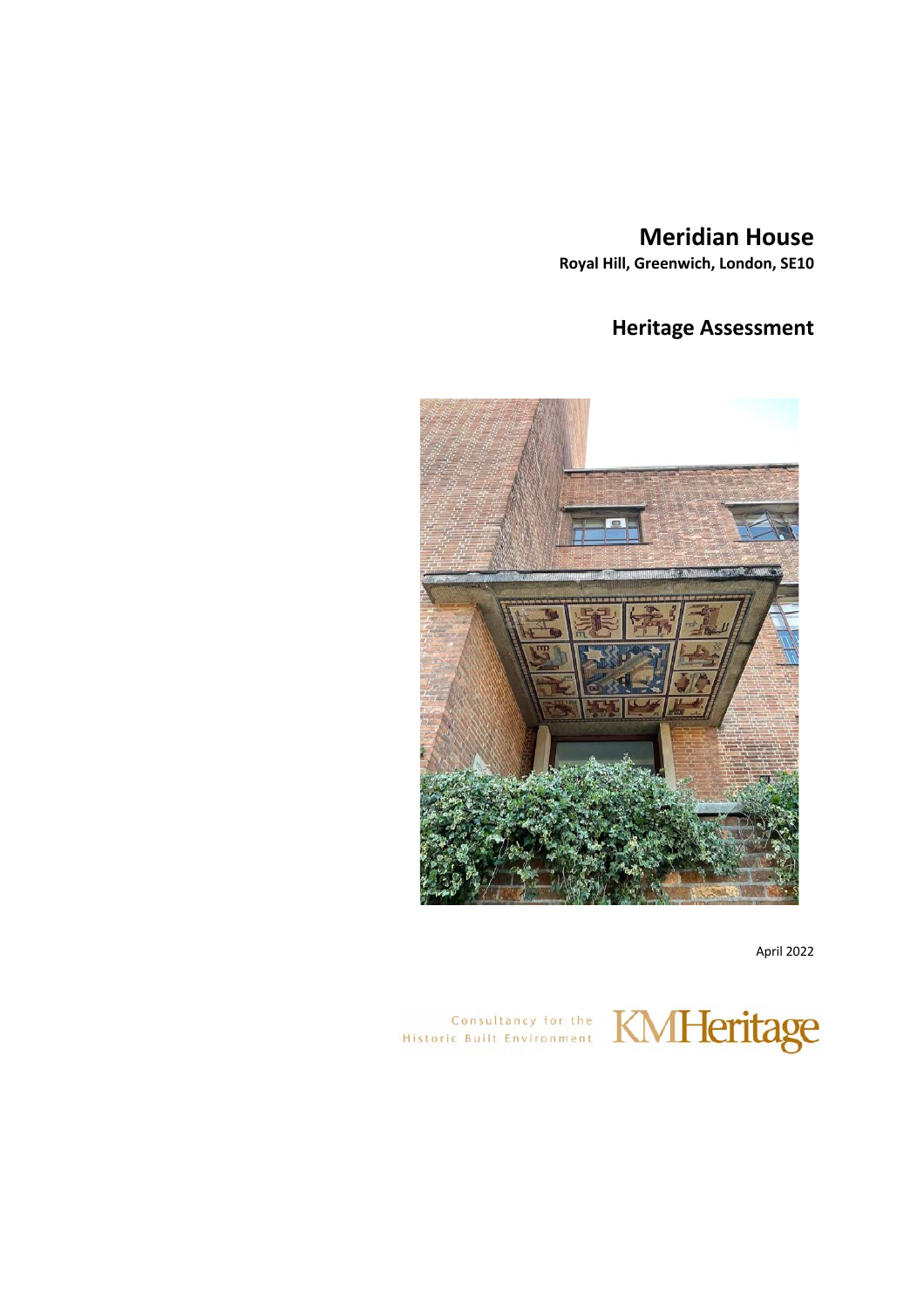### **Contents**

| $\mathbf{1}$   |                                                                       |  |
|----------------|-----------------------------------------------------------------------|--|
|                |                                                                       |  |
|                |                                                                       |  |
| $\overline{2}$ |                                                                       |  |
|                |                                                                       |  |
|                |                                                                       |  |
| 3              | The heritage significance of the site and its context  11             |  |
|                |                                                                       |  |
|                |                                                                       |  |
|                |                                                                       |  |
|                | 'Architectural interest', 'artistic interest' or 'aesthetic value' 13 |  |
|                |                                                                       |  |
|                |                                                                       |  |
| 4              |                                                                       |  |
|                |                                                                       |  |
|                |                                                                       |  |
|                |                                                                       |  |
| 5              | The proposals and their effect on heritage significance 21            |  |
|                |                                                                       |  |
|                |                                                                       |  |
|                |                                                                       |  |
|                |                                                                       |  |
|                |                                                                       |  |
|                |                                                                       |  |
| 6              |                                                                       |  |
|                |                                                                       |  |
|                |                                                                       |  |
|                |                                                                       |  |
|                |                                                                       |  |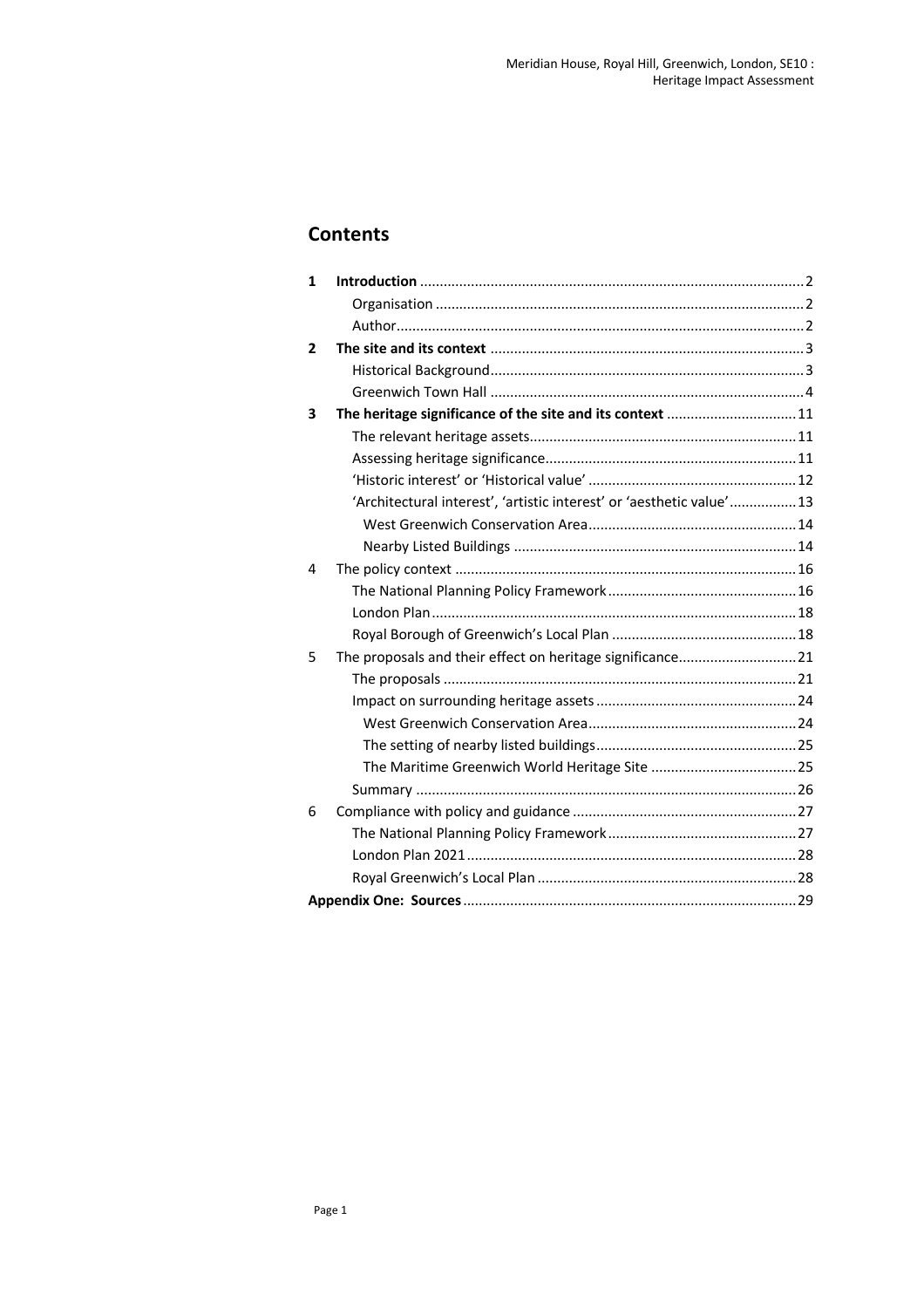### **1 Introduction**

1.1 This report has been prepared to provide an understanding of the history and significance of Meridian House, Greenwich, formerly Greenwich Town Hall.

### Organisation

1.2 This introduction is followed by a description of Meridian House and its context, followed by an analysis of heritage significance in Section 3 and an outline in Section 4 of the national and local policy and guidance that is relevant to any future proposals. Section 5 analyses the heritage significance of the building, and its context and Section 6 identifies how the proposals comply with policy and guidance.

### Author

1.3 The author of this report is Nick Collins BSc (Hons) MSc MRICS IHBC. Nick has twenty years experience in the property sector, including most recently as a Director of the Conservation Team at integrated design consultants, Alan Baxter & Associates. Nick spent nine years at English Heritage as Principal Inspector of Historic Buildings & Areas where he led a specialist team of historic building inspectors, architects, and archaeologists on a wide range of heritage projects in East & South London. Previously Conservation Officer at the London Borough of Bromley, Nick began his career at international real estate consultancy Jones Lang LaSalle as a Chartered Surveyor. This experience has given Nick an in-depth understanding of the property industry, listed building and planning process, heritage policy and guidance and funding bodies.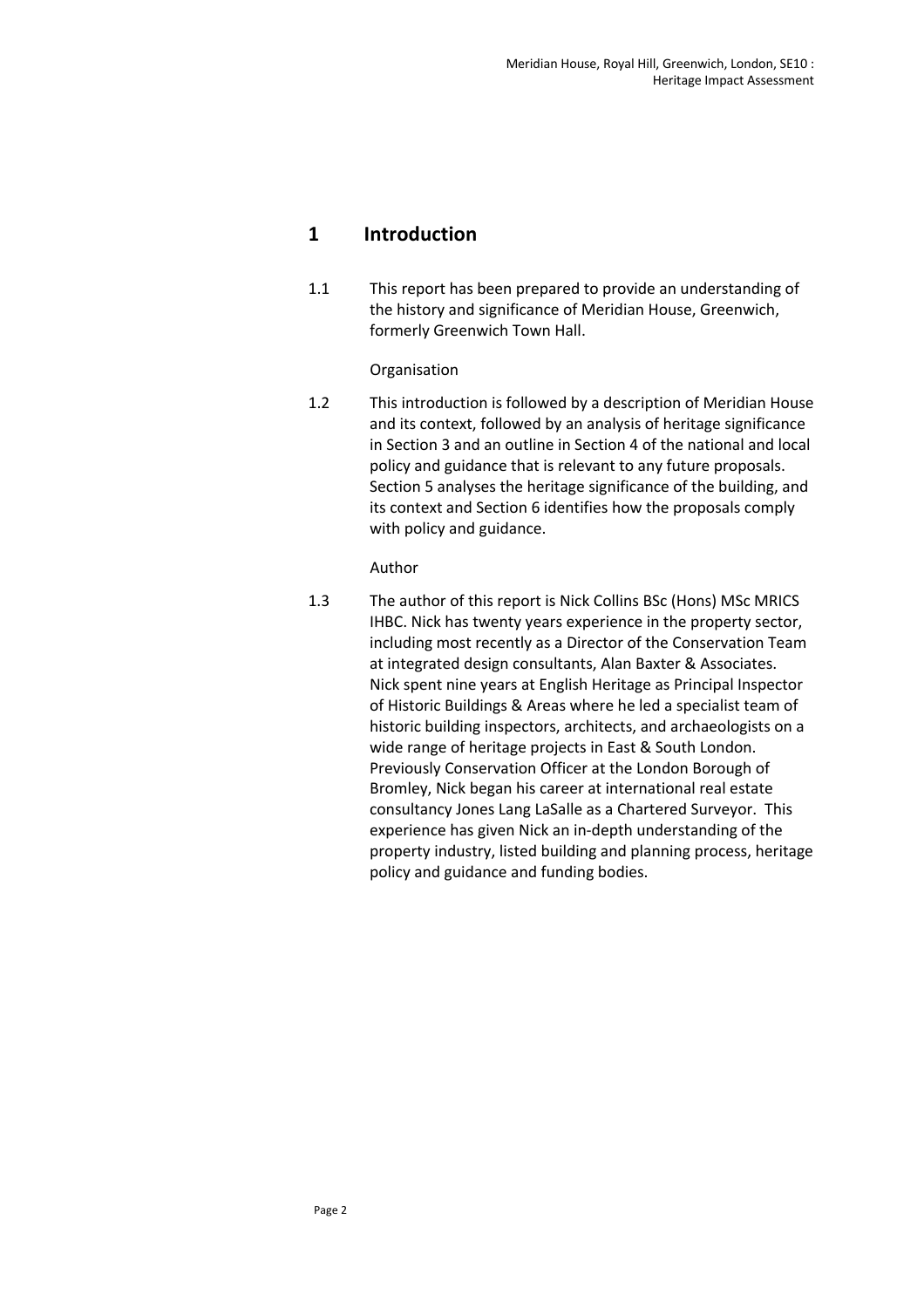### **2 The site and its context**

2.1 This section of the report describes the history and development of the building and its surroundings and provides an assessment of their heritage significance.

Historical Background

- 2.2 Meridian House forms part of the Greenwich Town Hall complex that was opened in 1939. It lies on Greenwich High Road on the western approach to the town centre.
- 2.3 Greenwich began as a Thames-side fishing village. In 964AD King Edgar granted lands at Greenwich to the Abbey of St Peter in Ghent which lasted until 1414 when Henry V repossessed the estate and a Royal seat was established on the waterfront. Henry VI enclosed the park in 1433.
- 2.4 The Royal presence gave a new impetus to the fishing port, with a supporting community for the Court established outside the palace walls. The medieval town centred on Greenwich Church Street, between the river and the Church of St Alfege. There was also a friary nearby.
- 2.5 By the time of the establishment of the Royal Naval Hospital in the  $17<sup>th</sup>$  century, Greenwich had become a sizable urban centre. The Church of St Alfege was rebuilt to designs by Nicholas Hawksmoor and consecrated in 1718. Crooms Hill became the most fashionable address for Greenwich's gentry in the early  $18<sup>th</sup>$  century and was part of a wider migration of London's rich to new suburbs around the capital.
- 2.6 By the early  $19<sup>th</sup>$  century the town centre was overcrowded and run down. The town grew steadily with streets and terraces being laid out to the west of Hyde Vale and Crooms Hill, including Royal Hill. London's earliest commuter railway line terminated at Greenwich in 1840. The original building was reerected on its present site in 1878. A theatre opened in 1871.
- 2.7 In the twentieth century further slum clearances took place, especially in the area now known as Cutty Sark Gardens. The Greenwich Foot Tunnel opened in 1902, enabling workers from Greenwich to reach the docks on the Isle of Dogs.
- 2.8 A similar tunnel opened at Deptford. West Greenwich Library opened in 1907 on the Greenwich High Road, but undoubtedly the main civic gesture I the first half of the twentieth century was the Town Hall on Greenwich High Road.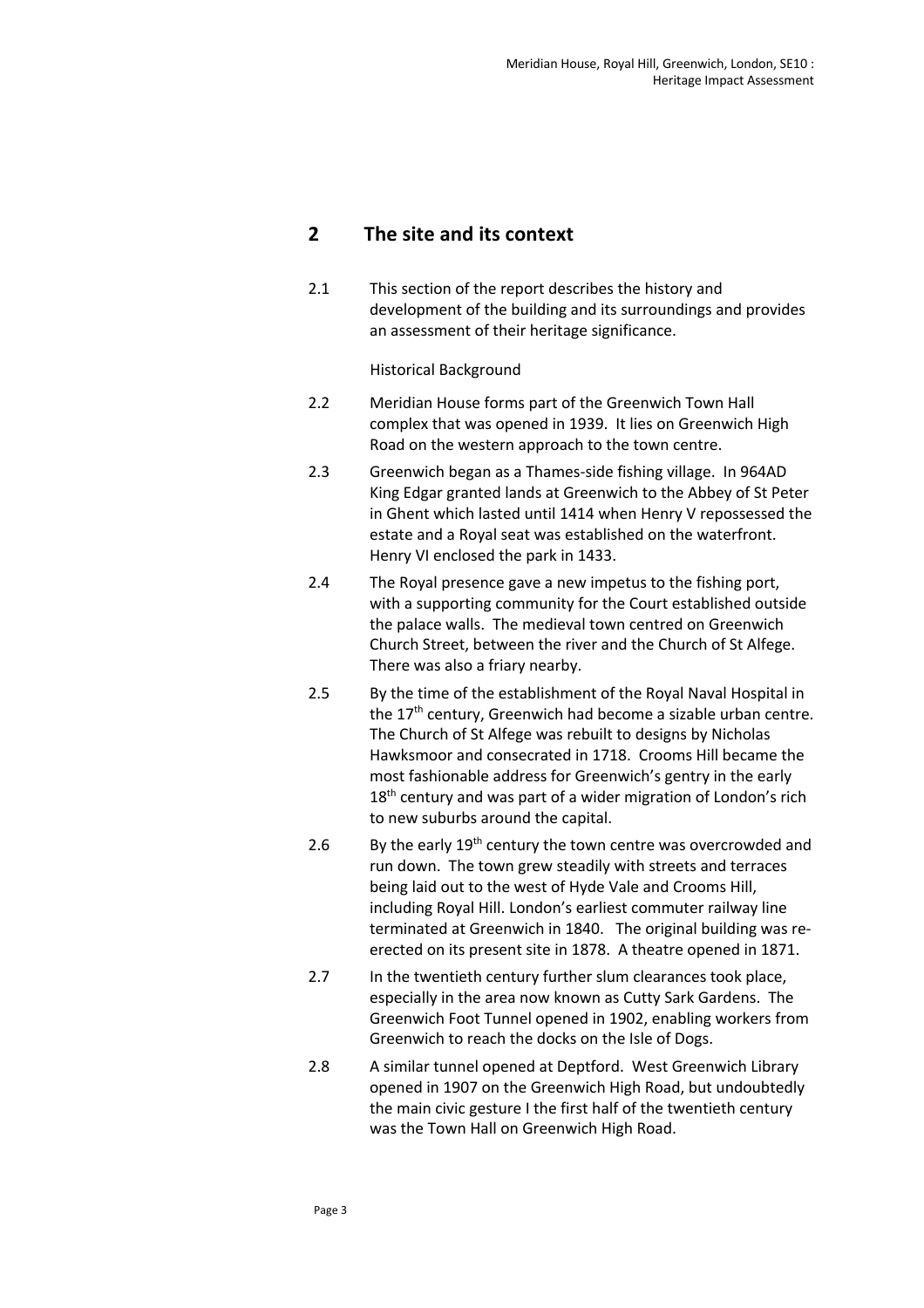Greenwich Town Hall

- 2.9 The Greenwich Town Hall complex was opened in 1939. Combining the administrative functions of a town hall (now Meridian House) with the entertainment and social aspects of an assembly hall it replaced the much smaller town hall which was criticised as dark and dreary. The new complex was a massive project for the Borough, not least of all for its size and the number of buildings cleared to make way for it.
- 2.10 The complex was designed by the architectural firm of Culpin & Son who were supposedly appointed based on their socialist political sympathies.
- 2.11 The architect responsible was Clifford Culpin. He was the son of Ewart Culpin, who owned the firm (originally known as EC Culpin and Bowers) which is known to have been involved in other projects such as Poplar Town Hall which was built around the same time. Ewart Culpin was the senior partner of the firm, which had been set up following the end of the First World War, and had previously worked as a journalist and had been secretary of the Garden City Association, a role in which he had flourished. He was a known supporter of the Labour Party and a socialist and himself served on the Ilford Council in 1917.
- 2.12 In the firm, Ewart appeared to be the administrator and originally Bowers the designer. Their firm was aimed at the "homes fit for heroes" spending of Lloyd George. Culpin and Bowers split up in the 1930s with Culpin subsequently working with his son Clifford, forming Culpin & Son in 1933, and Bowers working with the Transport Union.
- 2.13 Clifford Culpin, was an admirer of the architect Willem Dudok. He had visited the designer in Hilversum, Holland to see the Dutchman's work first hand. Dudok's most famous building was Hilversum Town Hall, completed between 1928 and 1931 which became a direct influence on the Greenwich Borough Town Hall complex.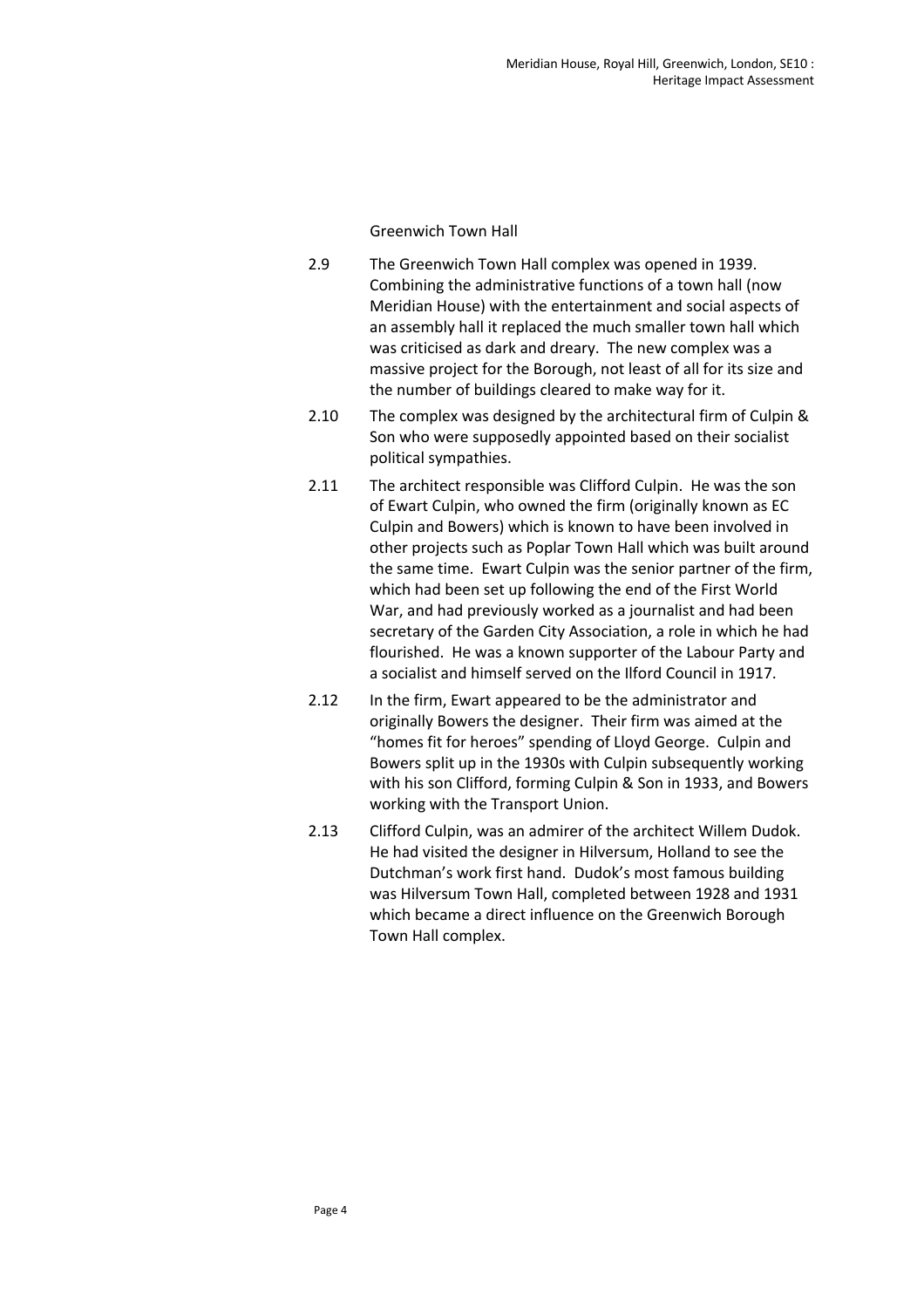

Figure 1: Hilversum Town Hall by W Dudock

- 2.14 Initially controversial in its uncompromisingly modernist design, the Greenwich Town Hall complex was eventually celebrated as a magnificent piece of contemporary architecture. In 1951 Nikolaus Pevsner wrote that it was *"the only town hall of any London borough to represent the style of its time adequately*".
- 2.15 The building consists of two main blocks. The first was the Town Hall that was dedicated to administrative offices and the council chamber. This is the old Town Hall or Meridian House today. The second was the Assembly or Borough Halls, comprising one large and one small public assembly hall.



Figure 2: perspective Drawing of the Greenwich Borough Town Hall complex drawn by JDM Harvey 1930s (Greenwich Heritage Centre)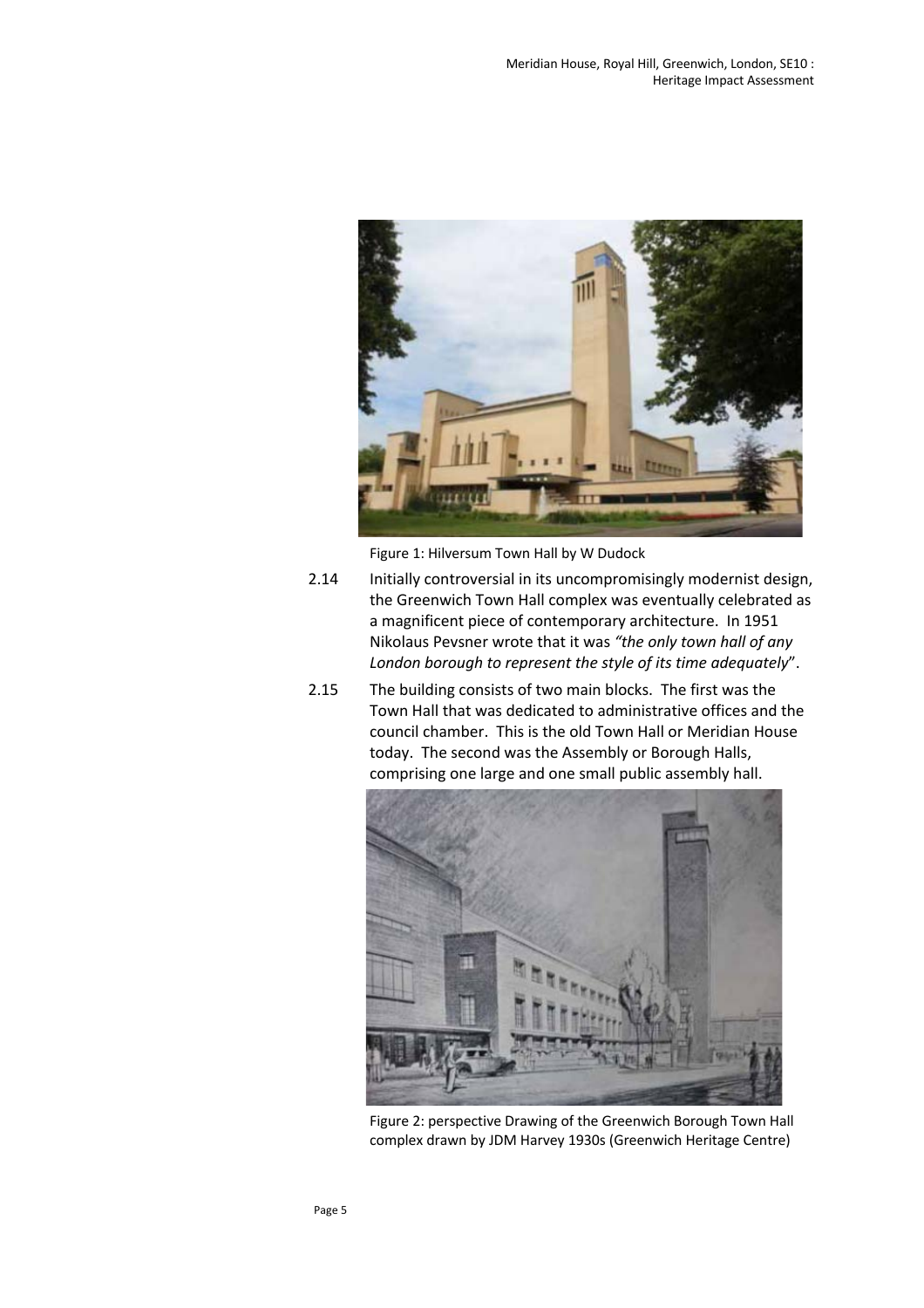2.16 The Town Hall was constructed of reinforced concrete whilst the block containing the assembly halls is of steel frame construction. An extra storey was allowed for both structurally and aesthetically and the clear geometry of the architecture makes extensions easy to incorporate. The complex's most defining feature is a soaring 165 ft tower, served by a lift, which the architects felt would indicate the position of the new town hall in the same way that the spire of a cathedral marked its position in a medieval city.



Figure 3: The Greenwich Borough Town Hall complex in 1939 (Greenwich Heritage Centre)

- 2.17 Clock dials were on all four sides of the tower, which was designed not only to function as a clock tower but also an observation tower and as such has a glazed viewing level at the top. The tower and main elevations were faced with orange hand-made bricks, laid in a special bond to create a decorative striped pattern whilst the plinth of the Old Town Hall was clad in grey Cornish granite.
- 2.18 The piers between the windows were faced with thin glazed bricks of brown colour. They splayed wings of the Old Town Hall entrance were finished with marble and above them a balcony, intended for ceremonial and polling declarations.
- 2.19 There were six main entrances, with the civic entrances main face onto Royal Hill, the office blocks on the Greenwich High Road. The Borough Hall faced Royal Hill and the entrance to the smaller hall to the side elevation of Peyton Place.
- 2.20 A summary of the style of the whole former Greenwich Town Hall Complex comes from Historic England who described the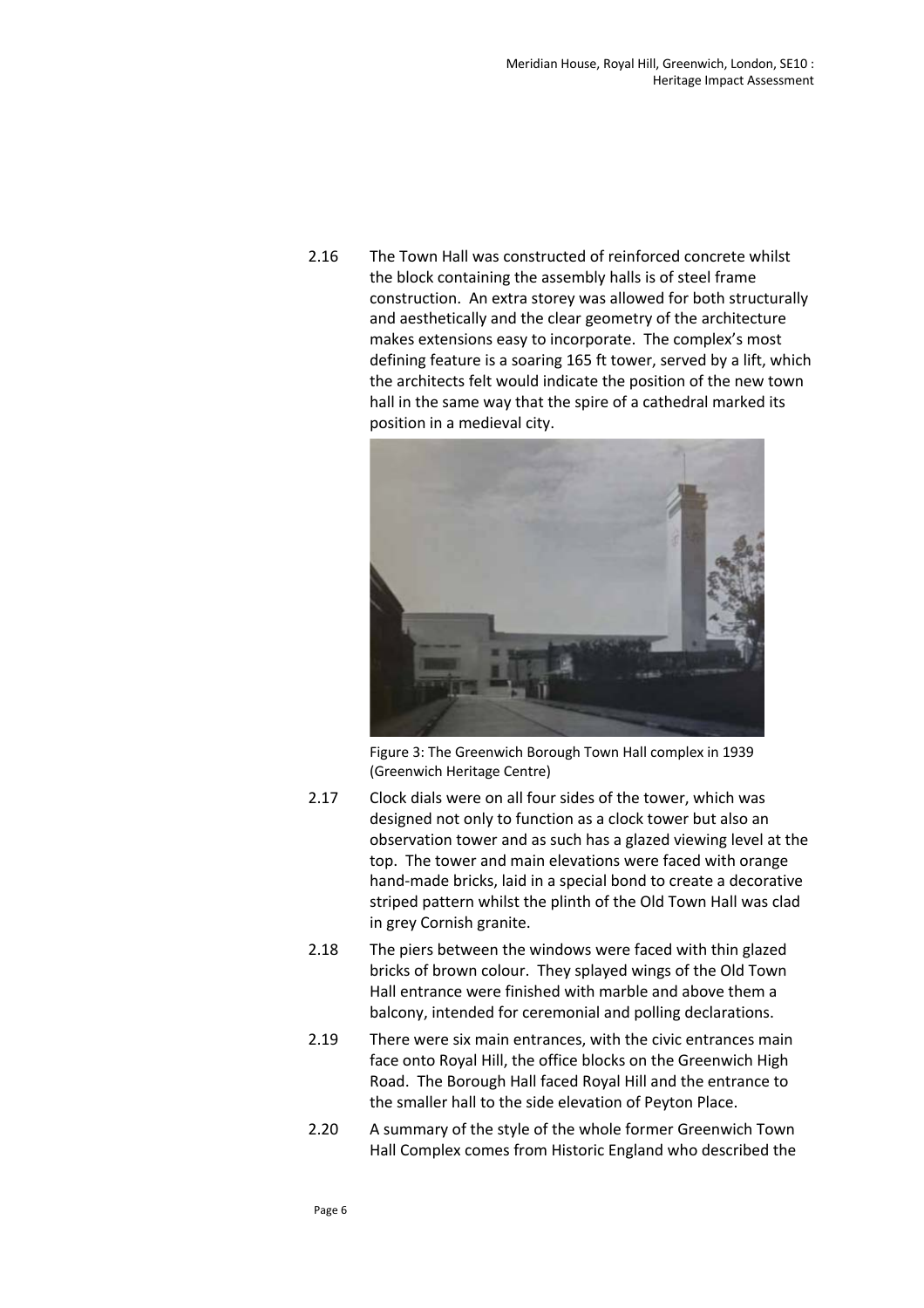complex as 'avowedly Modernist in its uncluttered and irregular elevations, juxtaposing vertically, through a clock tower, with the horizontality of flat-roofed, low-rise office blocks" (1999)

- 2.21 The interior of the Old Town Hall was completed to a high standard, with Travertine marble used in the entrance hall and main staircase. The Council Chamber was panelled in weathered English sycamore with gilded columns and the stepped seating was of English walnut.
- 2.22 Committee Rooms were panelled in Burr Oak or white sycamore and the Mayor's parlour finished in teak to convey the importance of the space. Throughout the Civic Suite and other important rooms, the furnishings were designed by the architects in consultation with the interior designer Elsa Booth about who little is known today.



Figure 4: The Council Chamber in 1939 (Greenwich Heritage Centre)

2.23 The Borough Halls comprised two hall spaces, the main Borough or Assembly Hall with the Minor Hall below. The Assembly Hall was designed as an all-purpose hall. There were 534 seats on the main floor and 259 in the Balcony. The Hall was finished in Australian Walnut while the proscenium was panelled in Curly Birch; both still survive today.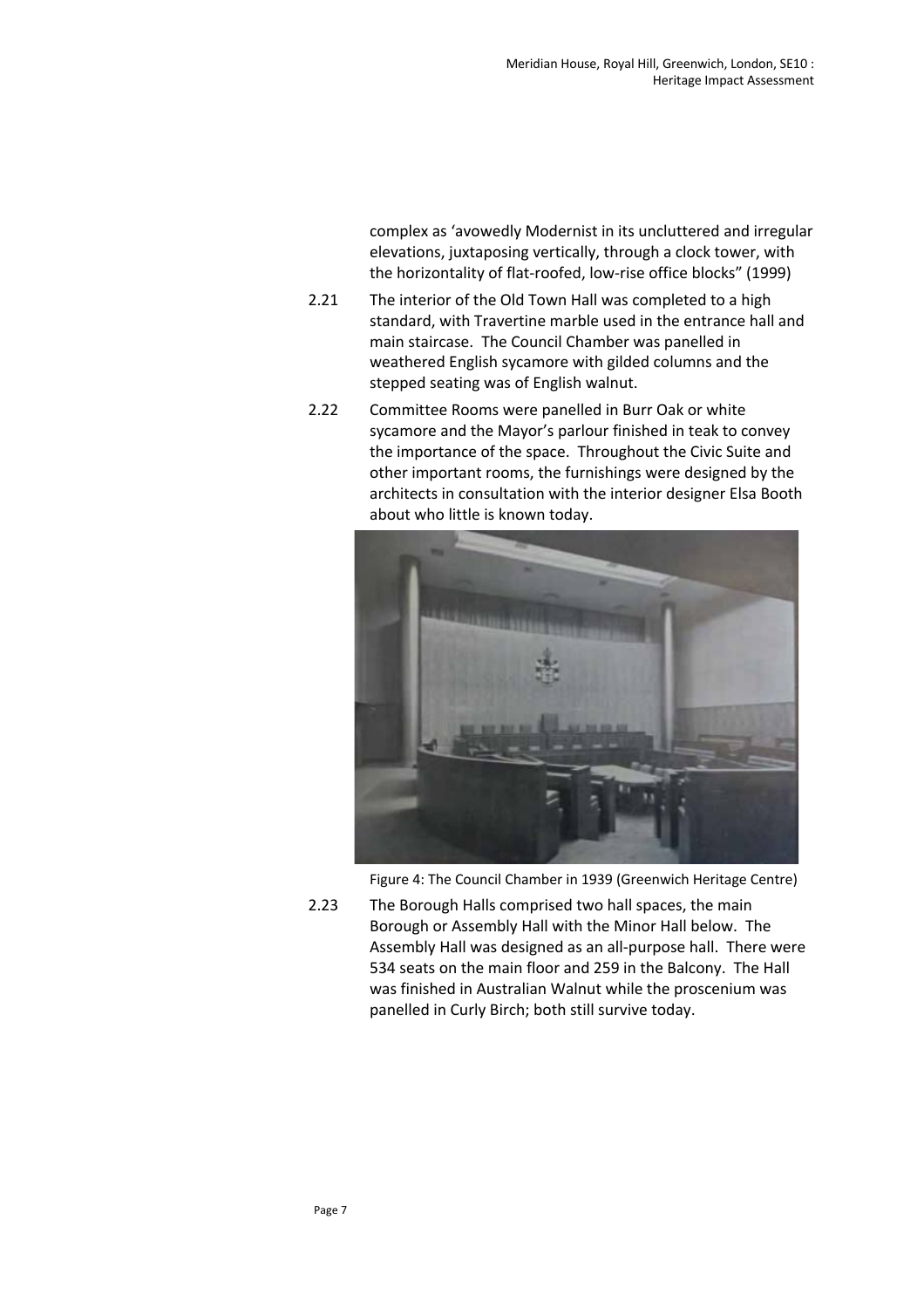

Figure 5: The Borough or Assembly Hall in 1939 (Greenwich Heritage Centre)

- 2.24 A semi-sprung maple dance floor emerged when the chairs were removed. The stage was fully equipped for theatrical performances and a removable apron-stage provided space for an orchestra pit adequate for a medium sized orchestra. There was also provision for a cinema with a 'cinematograph projector room'. Entered from the hall was a small Bar or Buffet room which displayed a mural painting representing the first Masque performed in England – which took place at Greenwich – in the reign of Henry VII. Although the artist is unconfirmed, the mural is intact today as is the streamlined joinery. It is not known whether Elsa Booth's influence extended to the Borough Halls also.
- 2.25 Originally a ceremonial entrance connected the foyer with the civic suite in the Old Town Hall.
- 2.26 In 1965 the boroughs of Greenwich and Woolwich merged and the new Borough's administrative headquarters moved to Woolwich's 1906 neo-Baroque Town Hall.
- 2.27 Following this there was a series of works and refurbishment works carried out at the old Town Hall (newly renamed Meridian House) between 1972-4, in order to turn the space into commercial accommodation. These works were undertaken by Rolfe Judd Architects and resulted in the loss of almost all of the interior, including the whole Council Chamber which was subdivided with an inserted floor. All that remains today is the Travertine marble entrance hall and main, imperial stair.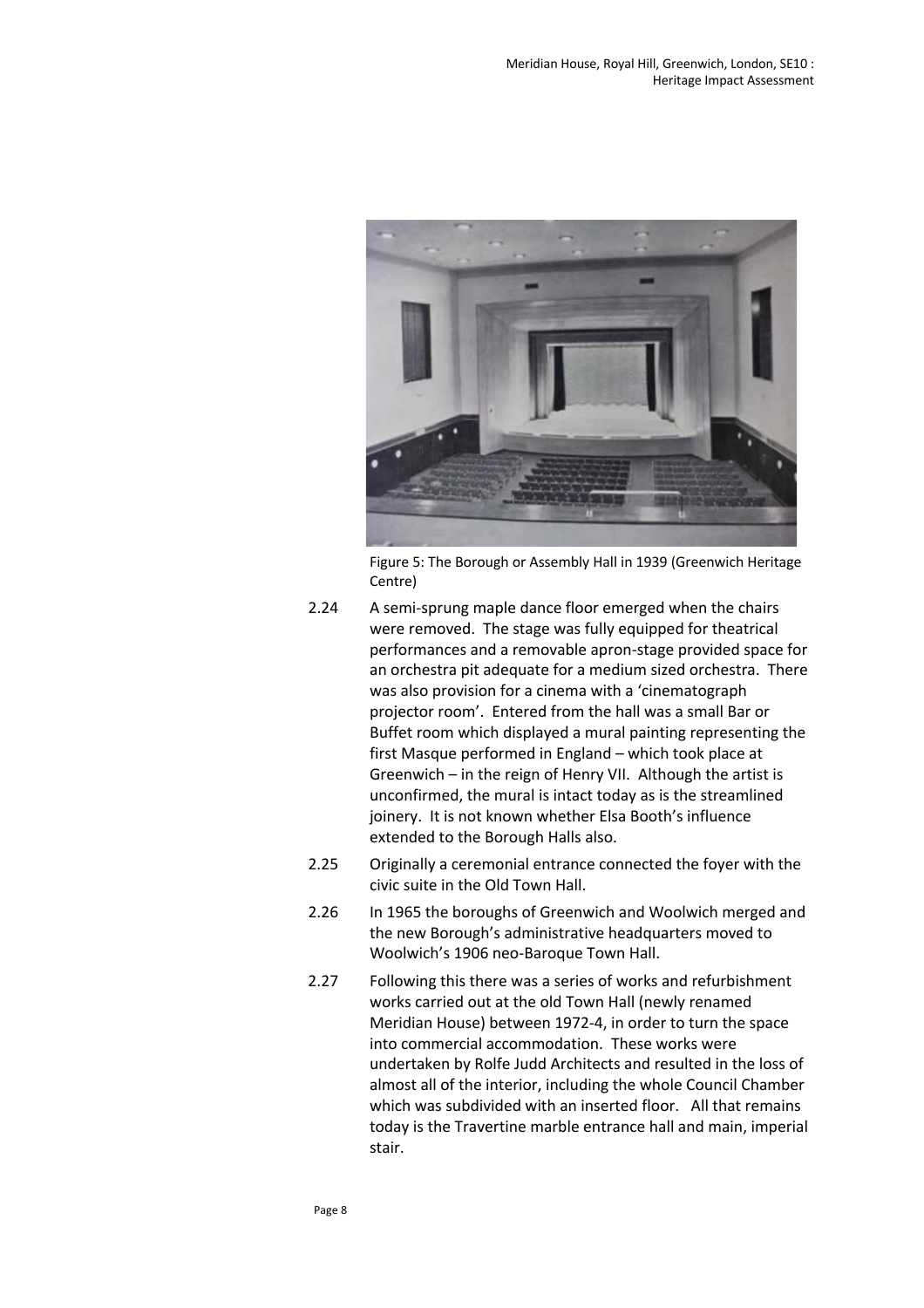- 2.28 The main external changes were the addition of an attic storey, which was allowed for by Culpin, the insertion of new windows to match the old ones in the council chamber area, and replacement of glass blocks by windows at basement level on Royal Hill.
- 2.29 While the interior was overhauled to facilitate the changing role of the building, the outside in the most part remained largely unchanged.
- 2.30 The Borough or Assembly Halls remained in council ownership, now known as the Greenwich Borough Halls. Following the war the Greenwich Borough Halls status as one of the borough's main entertainment venues continued to grow. A variety of performances were organised by musicians, theatre companies and dance groups. The whole complex was listed Grade II in 1990.
- 2.31 The list description reads:

*"Brick cladding to reinforced concrete frame with steel frame for public halls; flat roofs. Dutch style, especially inspired by the architecture of WM Dudok and of his Hilversum Town Hall (1928-30) in particular. Elevation to Royal Hill has asymmetrical composition of opposing two and three-storey rectangular blocks culminating in a tall tower facing Greenwich High Road; long bands of low windows, with tall windows over two main entrances. Other elevations are similar but with plain threestorey plus basement elevation of 11 bays with rectangular windows to Greenwich High Road, with similar two-bay return adjoining tower to Royal Hill with mosaic by Carter and Co over side entrance. Interior: much altered in 1972-74, when floors inserted in council chamber area; entrance foyer with marble panels to walls and imperial staircase; assembly hall with round lights over panelled dado and plain balcony, medieval-inspired mural by Suddaby and Fryer."*

- 2.32 The West Greenwich Conservation Area extends from the town centre, the pier the Thames foreshore and Cutty Sark to the railway station, the Georgian and Victorian housing and the open heath on the edge of Blackheath to the south. The conservation area shoulders the Old Royal Naval College and Greenwich Park and the three areas make up the Maritime Greenwich World Heritage Site. The inscription by UNESCO's World Heritage Committee confirms the international significance of the area.
- 2.33 There are a number of listed buildings nearby, including The 1907 Carnegie West Greenwich Public Library immediately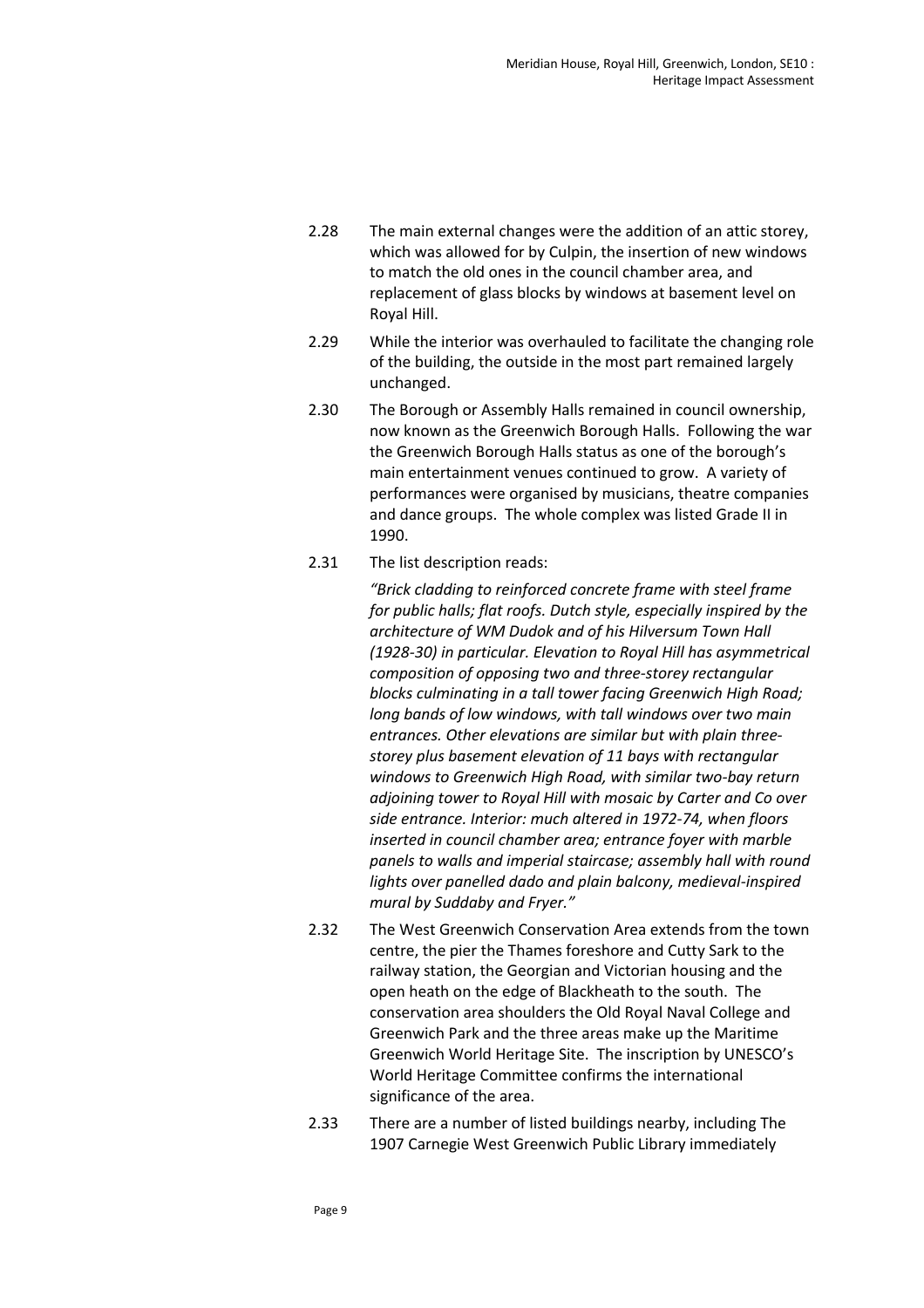adiacent to the east in a 17<sup>th</sup> century 'Wrennaissance' style topped with a cupola.

- 2.34 Further to the west at 1-15 Greenwich South Street are a terrace of fine early 18<sup>th</sup> century townhouses with three storeys and attic and projecting single storey shops onto the street.
- 2.35 Opposite Meridian House, to the north, at 199-213 Greenwich High Road are four pairs of houses built in 1815-20 by Jesse Gibson, architect to the Drapers' Company. The houses are joined as a terrace by projecting side porches with each house forming a symmetrical two bay composition. Their slate roofs are hidden behind a parapet.

The Maritime Greenwich World Heritage Site

2.36 A brief overview of the identified Outstanding Universal Value of the World Heritage Site is as follows:

> *Symmetrically arranged alongside the River Thames, the ensemble of the 17th-century Queen's House, part of the last Royal Palace at Greenwich, the palatial baroque complex of the Royal Hospital for Seamen, and the Royal Observatory founded in 1675 and surrounded by the Royal Park laid out in the 1660s by André Le Nôtre, reflects two centuries of Royal patronage and represents a high point of the work of the architects Inigo Jones (1573-1652) and Christopher Wren (1632-1723), and more widely European architecture at an important stage in its evolution. It also symbolises English artistic and scientific endeavour in the 17th and 18th centuries*.

2.37 Meridian House lies within the buffer zone of the Maritime Greenwich World Heritage Site. The buffer zone is an area identified to give an added layer of protection to the Site and is managed directly through the existing planning policies.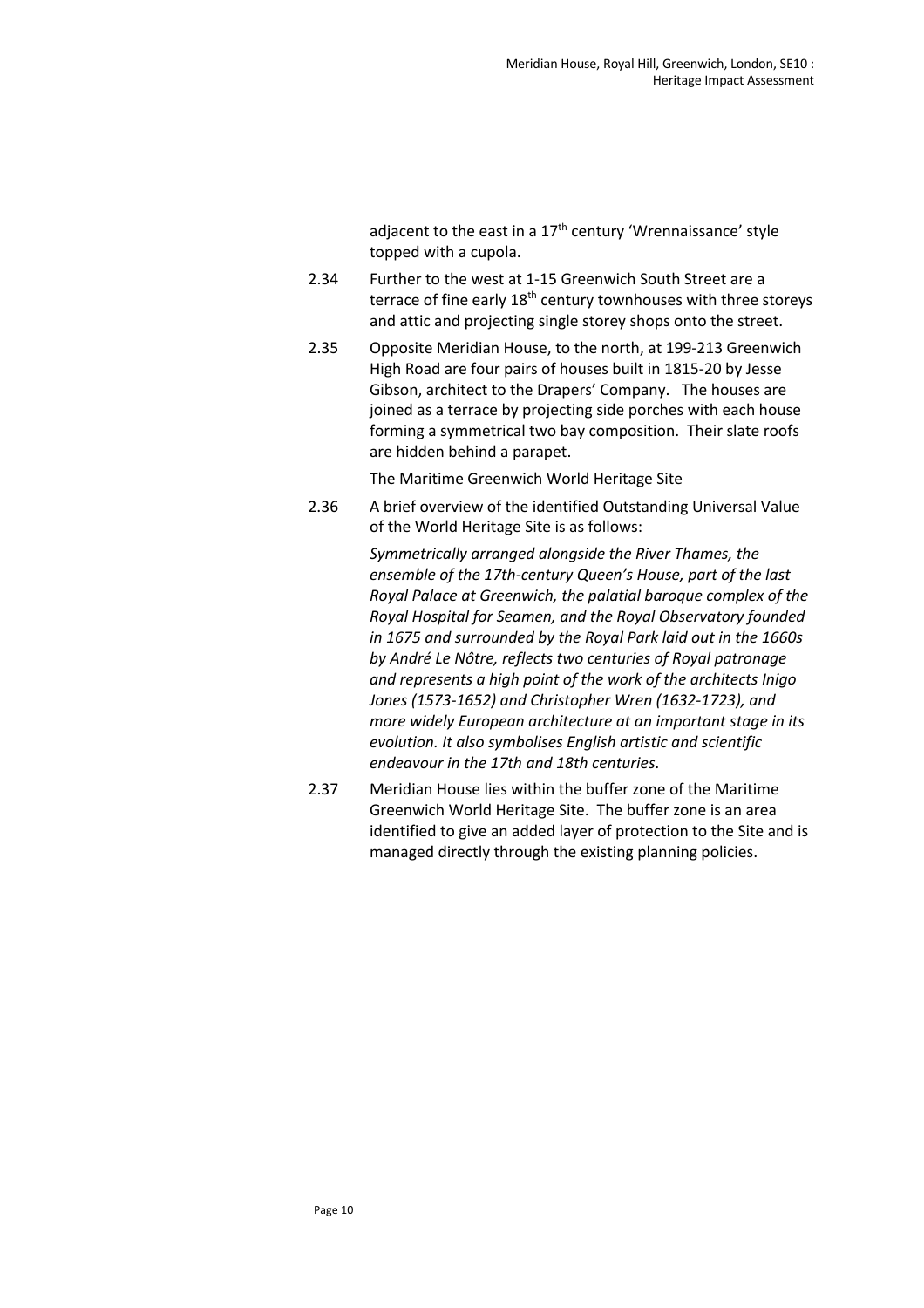## **3 The heritage significance of the site and its context**

#### The relevant heritage assets

- 3.1 In terms of the assessment of proposals for Meridian House, the heritage assets most relevant to considering the effect of the scheme are the listed building itself, the West Greenwich Conservation Area and other nearby listed buildings. The building also lies within the buffer zone of the Maritime Greenwich World Heritage Site.
- 3.2 The effect of the proposed scheme on these assets will be first and foremost on the special architectural and historic interest of the building itself, and then on the character and appearance of the conservation area and the setting of other nearby listed buildings. Further consideration will also need to be given to whether proposals have an effect on the setting of the World Heritage Site.

### Assessing heritage significance

- 3.3 Meridian House, the listed buildings nearby, the West Greenwich Conservation Area and the World Heritage Site are 'designated heritage assets', as defined by the National Planning Policy Framework (the NPPF). Other buildings and structures that make a positive contribution to the conservation area can be considered as 'undesignated heritage assets'.
- 3.4 'Significance' is defined in the NPPF as 'the value of a heritage asset to this and future generations because of its heritage interest. That interest may be archaeological, architectural, artistic or historic'. The Historic England 'Planning for the Historic Environment Practice Guide' puts it slightly differently – as 'the sum of its architectural, historic, artistic or archaeological interest'.
- 3.5 'Conservation Principles, Policies and Guidance for the sustainable management of the historic environment' (Historic England, April 2008) describes a number of 'heritage values' that may be present in a 'significant place'. These are evidential, historical, aesthetic and communal value.
- 3.6 Historical value is described as being illustrative or associative. 'Conservation Principles' says that: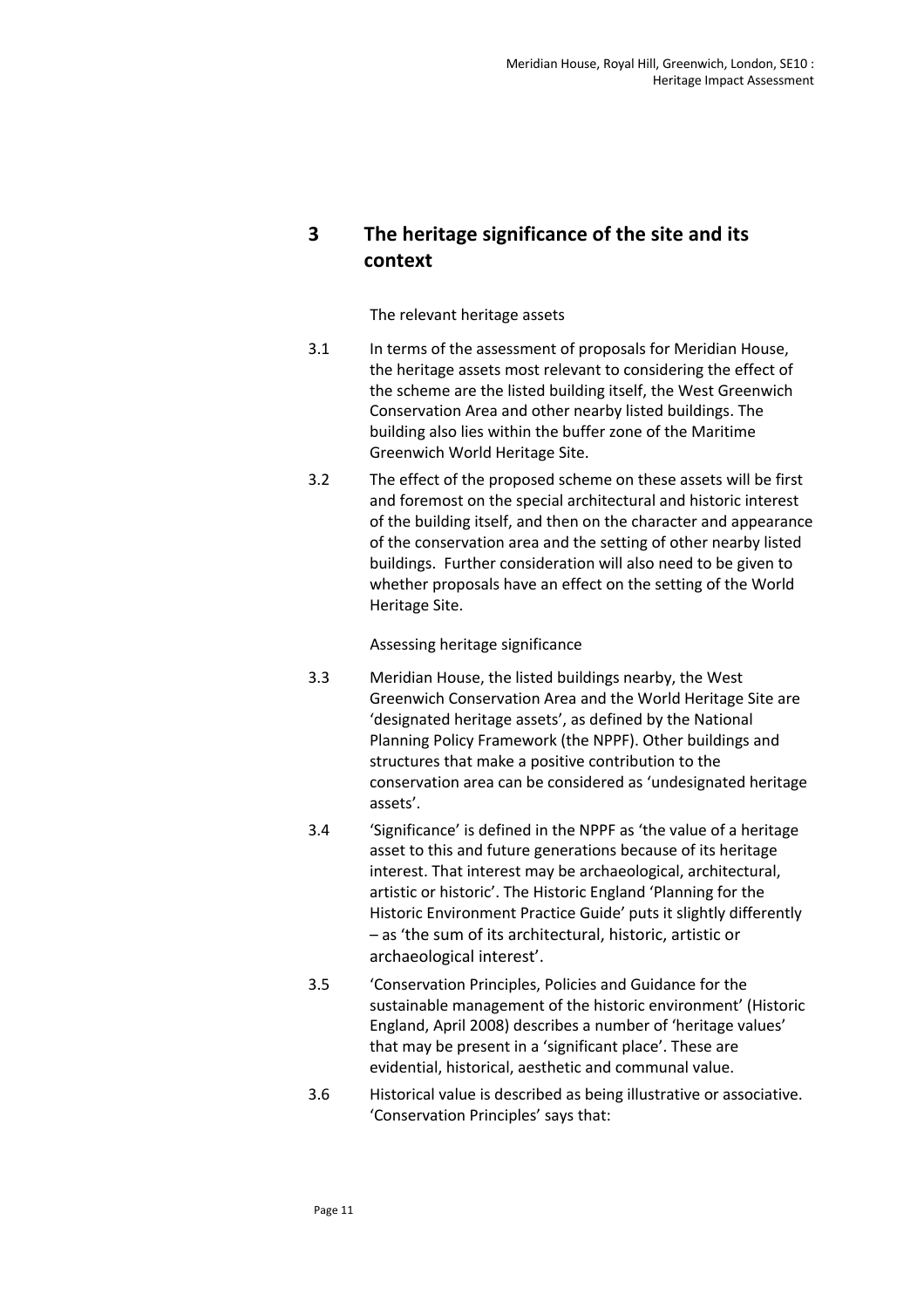Illustration depends on visibility in a way that evidential value (for example, of buried remains) does not. Places with illustrative value will normally also have evidential value, but it may be of a different order of importance… The illustrative value of places tends to be greater if they incorporate the first, or only surviving, example of an innovation of consequence, whether related to design, technology or social organisation.

'Historic interest' or 'Historical value'

- 3.7 The historic significance of Meridian House lies primarily in its original purpose and function as part of the Town Hall complex for the Borough of Greenwich. Replacing a smaller building that was regarded, at the time, as being 'dark and dreary' the new complex was a dramatic modern statement both physically and politically. It represents the spirit and celebration of early/mid twentieth century local government.
- 3.8 Another important public building built at that time in the 'modern' style was the De La Warr Pavilion in Bexhill-on-Sea. This similarly had socialist associations – commissioned by Bexhill's first socialist Mayor, the Earl De La Warr (and the first hereditary peer to join the Labour Party).
- 3.9 The building was clearly designed to make a physical statement of civic status – both in terms of the quality of finishes and also provision – with the Assembly Halls and the viewing tower making the building accessible for the people of the Borough.
- 3.10 In terms of Historic England's 'Conservation Principles' a listed building provides us with 'evidence about past human activity' and, by means of their fabric, design and appearance, communicate information about its past.
- 3.11 Externally, the various alterations that have been made to the building since its construction in the 1930s have not harmed its ability to convey its historic character and heritage values which are retained through its strong architectural styling and landmark tower.
- 3.12 Designed by a recognised architect, Culpin, this association is an important historical connection – particularly the implication that Culpin's 'socialist' associations were an important factor in his choice. The building's long civic role also associates it with a multitude of local dignitaries and the setting for many locally important decisions.
- 3.13 However, the near complete loss of the civic interiors in Meridian House (although retained almost in their entirety in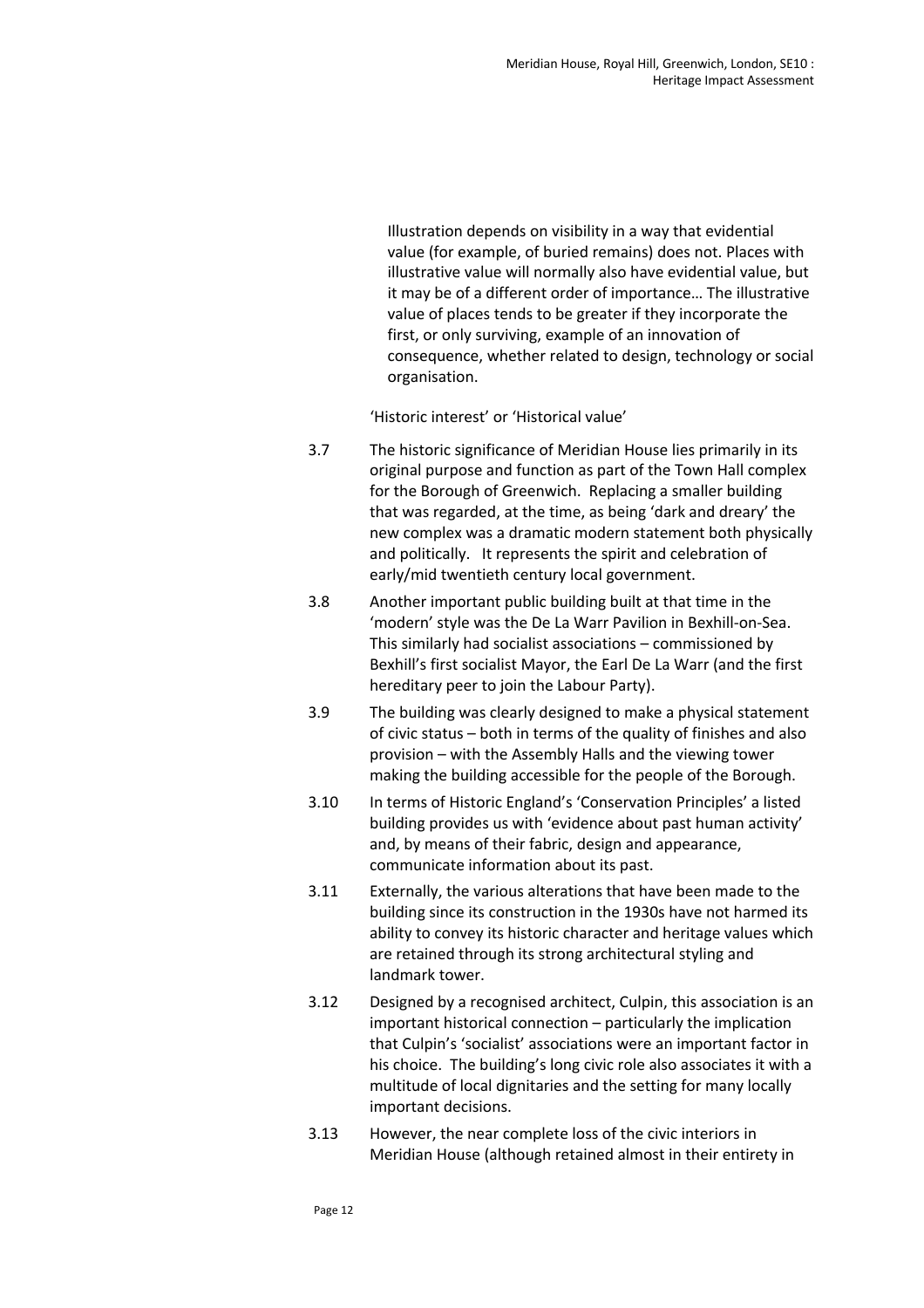the adjacent Borough Halls) has considerably diminished the building's overall historic importance. Its private use also means that the building's association with the people of the Borough has been diminished and now, after 40 years, largely lost. Its historic importance is physically now entirely manifested in its external physical appearance and architecture and any remaining historical records, phototgraphs and memories.

'Architectural interest', 'artistic interest' or 'aesthetic value'

- 3.14 The architectural significance of Meridian House can be attributed to the fact that it formed part of a civic complex that represents a distinct strand of modernist architecture in the 1930s, completed to the design of a respected architect, Clifford Culpin.
- 3.15 The exterior remains largely intact as conceived by the architect and is immediately redolent of Willem Dudok's Hilversum Town Hall. Large plain elevations with simple crittal windows, any detailing is expressed in the brickwork and the simple palette of materials. The elevations are both austere and dramatic.
- 3.16 The exterior of the building is always read as a whole with the adjacent Borough Halls. The impact of the tower is such that the rest of the complex appears comparatively low-rise and linear, even though it is considerably higher and dominant amongst its immediate neighbours. The main entrance is on Royal Hill with the Borough crest positioned above the entrance.
- 3.17 The external design was clearly intended to mark the civic centre of the Borough and its original purpose is still apparent through its style and form – particularly with its distinctive and landmark tower. A less successful consequence of the complex's scale is that its 'rear' elevation is particularly prominent from the east, where at high level the cheaper bricks and unadorned blank elevations can be seen over the roofs of the adjoining buildings.
- 3.18 The architectural significance of Meridian House has been almost totally lost internally. Other than the main entrance hall and stair all of the interiors and fittings that were specifically designed for the Town Hall have been lost. As a listed complex, the interiors of the adjacent Borough Hall do still exist, including wood panelling in the hall and the mural in the Bar.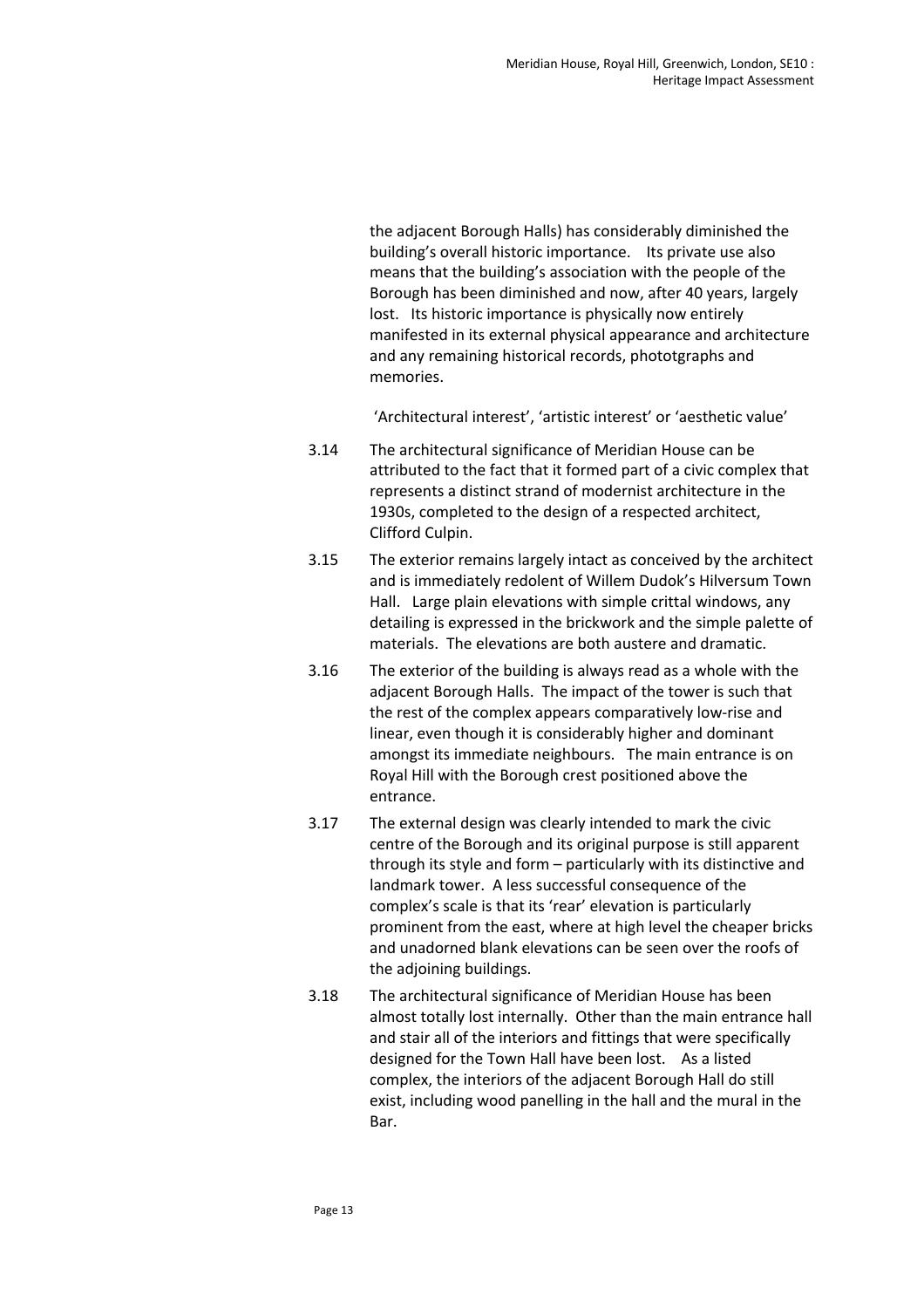West Greenwich Conservation Area

- 3.19 The significance of the West Greenwich Conservation Area is best articulated in its definition of special interest. This has been identified by the Royal Borough of Greenwich in its Conservation Area Character Appraisal (2013).
- 3.20 *"West Greenwich is significant for the quality of its townscape and the diversity of its architecture, which includes Hawksmoor's Church of St Alfege, the Georgian houses of Crooms Hill and Hyde Vale and, in the twentieth century, the former town hall on Greenwich High Road. The Cutty Sark, now Grade I listed, is one of London's most famous landmarks. The area is also notable for the formal set pieces such as Gloucester Circus and the Regency re-planning of the town centre around the market. Finally, the topography of Greenwich, with streets rising up the escarpment to Blackheath, affords incomparable views across the town centre towards the Thames and the centre of London".*
- 3.21 The importance of Meridian House, and the Town Hall complex in terms of the conservation area is predominantly that of a landmark – especially the tower. The building does not relate to any other nearby buildings in either style or scale and even the brick exteriors do not relate due to the unique hand-made nature of the bricks and the stylistic patterns and details of the way they have been laid.
- 3.22 This does not, however, diminish its importance as part of the eclectic mix of buildings that characterise the town centre and its multiple functions – both historically and at present.
- 3.23 Whilst the tower is clearly a positive landmark in the surrounding area, as described above, the scale of the building in comparison to its surrounding setting does also reveal elements of 'back of house' that do not contribute to the wider townscape. Most particularly views towards the eastern flank of the building.

### Nearby Listed Buildings

3.24 Similarly to the conservation area, the sheer individuality of design and purpose of the complex means that it does not relate to the nearby listed buildings – such as the adjacent Public Library – which is already completely overwhelmed by the building when seen in views to the east. Other than the front elevation and tower, this view of Meridian House exposes the greatest element of its 'rear'.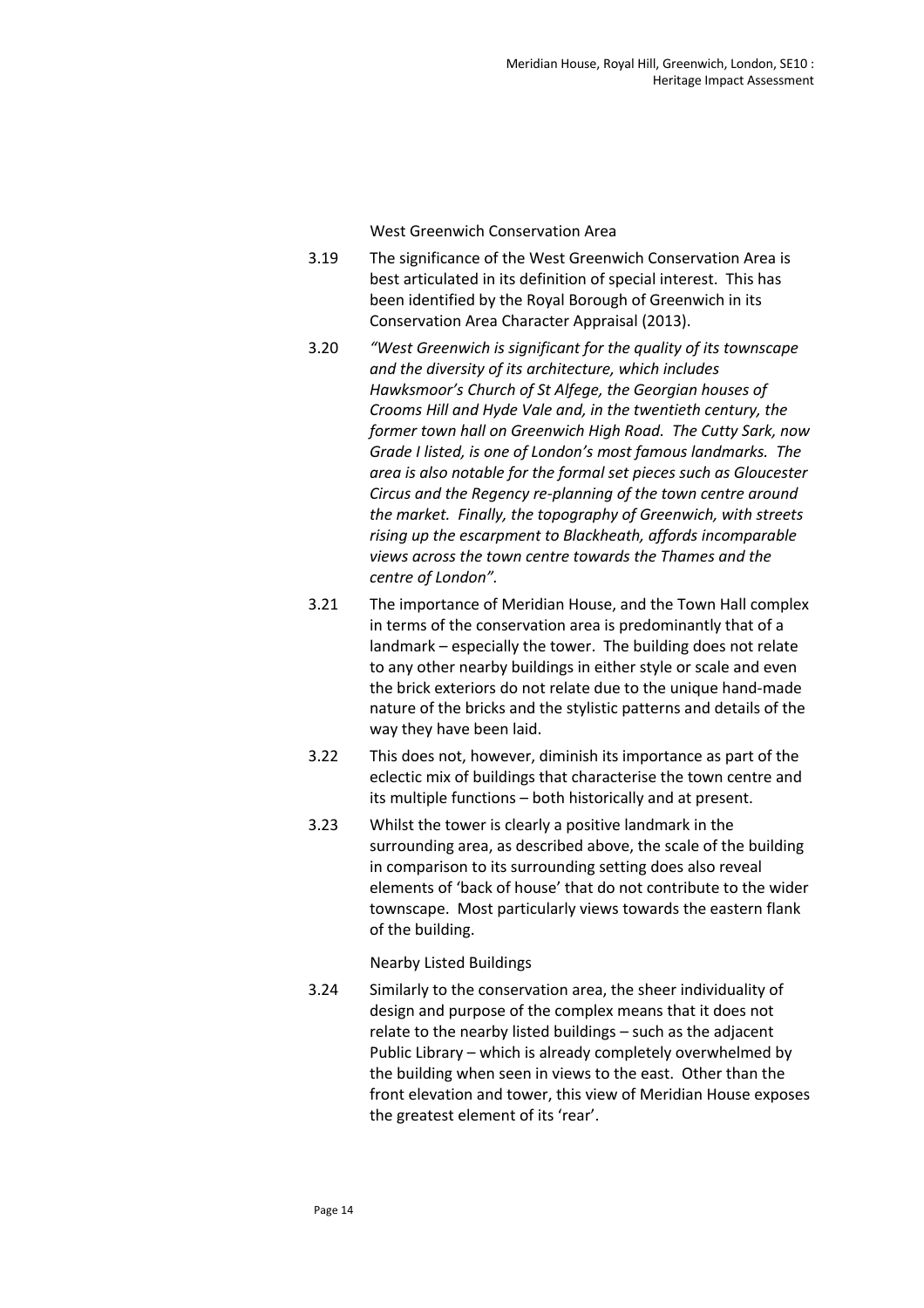3.25 1-15 Greenwich High Road have a similar relationship, with the 'rear' of the Town Hall complex, including the Borough Halls, appearing in its backdrop.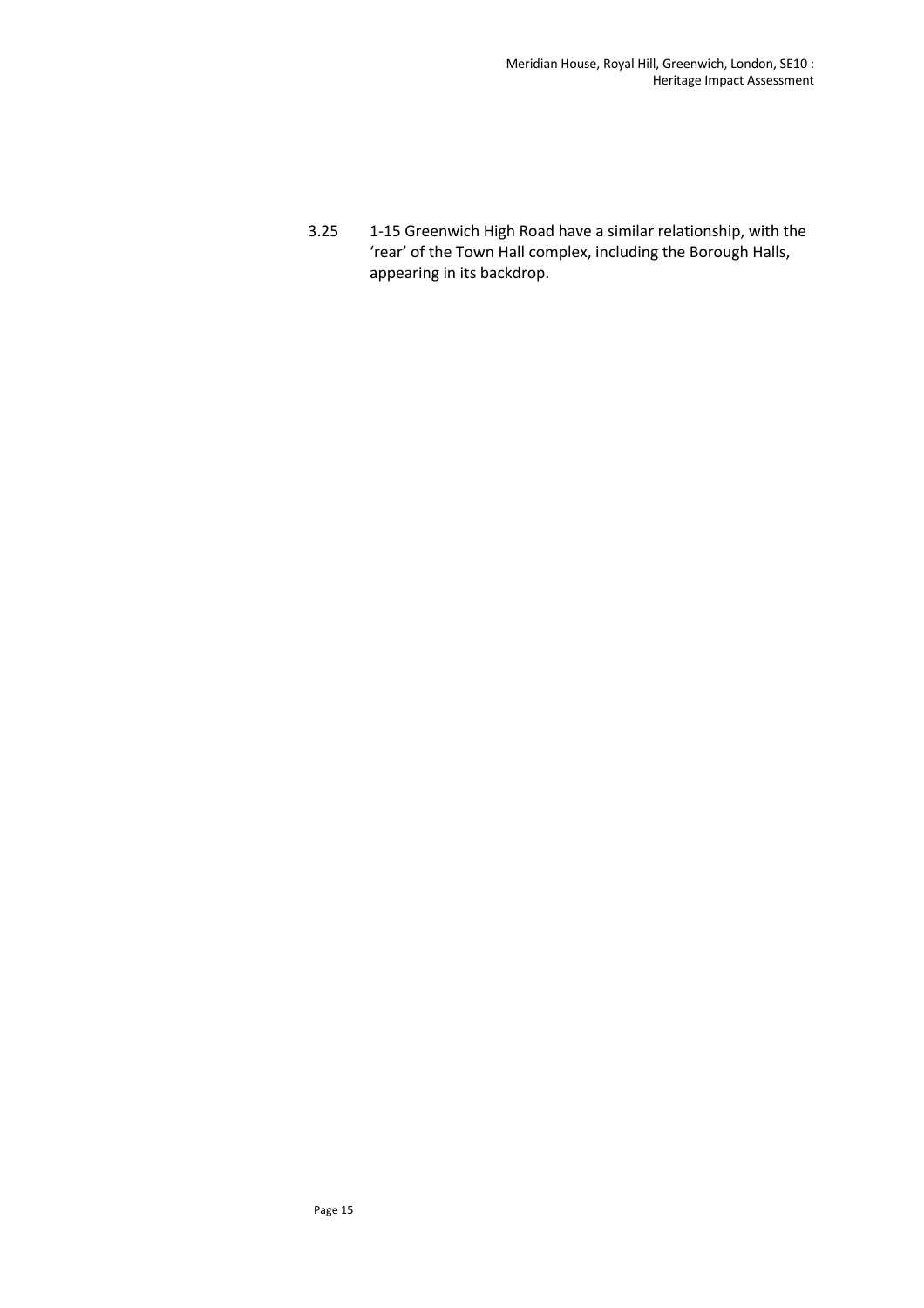### 4 The policy context

4.1 This section of the report briefly sets out the range of national and local policy and guidance relevant to the consideration of change in the historic built environment.

### Legislation

4.2 The legislation governing listed buildings and conservation areas is the Planning (Listed Building and Conservation Areas) Act 1990. Section 66 (1) of the Act requires decision makers to 'have special regard to the desirability of preserving the building or its setting or any features of special architectural or historic interest which it possesses' when determining applications which affect a listed building or its setting. Section 72(1) of the Act requires decision makers with respect to any buildings or other land in a conservation area to pay 'special attention…to the desirability of preserving or enhancing the character or appearance of that area'.

The National Planning Policy Framework

- 4.3 In 2021, the Government published the revised National Planning Policy Framework (NPPF).
- 4.4 The NPPF says at Paragraph 194 that:

In determining applications, local planning authorities should require an applicant to describe the significance of any heritage assets affected, including any contribution made by their setting. The level of detail should be proportionate to the assets' importance and no more than is sufficient to understand the potential impact of the proposal on their significance.

- 4.5 A description and analysis of the heritage significance of Meridian House and its context is provided earlier in this report.
- 4.6 The NPPF also requires local planning authorities to 'identify and assess the particular significance of any heritage asset that may be affected by a proposal (including by development affecting the setting of a heritage asset) taking account of the available evidence and any necessary expertise. They should take this assessment into account when considering the impact of a proposal on a heritage asset, to avoid or minimise conflict between the heritage asset's conservation and any aspect of the proposal'.
- 4.7 At Paragraph 197, the NPPF says that: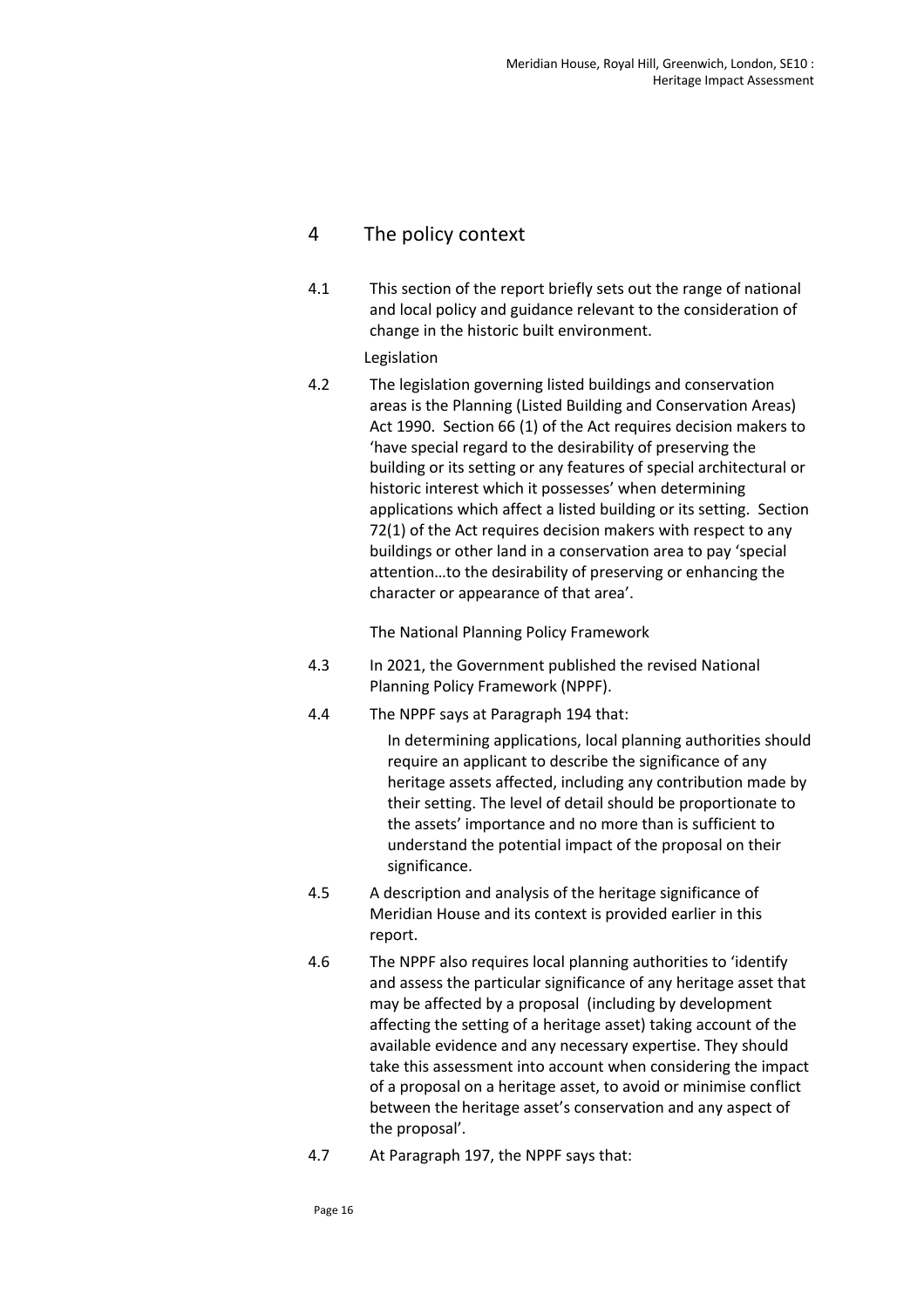In determining planning applications, local planning authorities should take account of:

- the desirability of sustaining and enhancing the significance of heritage assets and putting them to viable uses consistent with their conservation;
- the positive contribution that conservation of heritage assets can make to sustainable communities including their economic vitality; and
- the desirability of new development making a positive contribution to local character and distinctiveness.
- 4.8 Paragraph 199 advises local planning authorities that 'When considering the impact of a proposed development on the significance of a designated heritage asset, great weight should be given to the asset's conservation. The more important the asset, the greater the weight should be. Significance can be harmed or lost through alteration or destruction of the heritage asset or development within its setting'.
- 4.9 The NPPF says at Paragraph 201:

Where a proposed development will lead to substantial harm to or total loss of significance of a designated heritage asset, local planning authorities should refuse consent, unless it can be demonstrated that the substantial harm or loss is necessary to achieve substantial public benefits that outweigh that harm or loss, or all of the following apply:

- the nature of the heritage asset prevents all reasonable uses of the site; and
- no viable use of the heritage asset itself can be found in the medium term through appropriate marketing that will enable its conservation; and
- conservation by grant-funding or some form of charitable or public ownership is demonstrably not possible; and
- the harm or loss is outweighed by the benefit of bringing the site back into use.
- 4.10 Paragraph 202 says that 'Where a development proposal will lead to less than substantial harm to the significance of a designated heritage asset, this harm should be weighed against the public benefits of the proposal, including securing its optimum viable use.
- 4.11 Further advice within Section 16 of the NPPF urges local planning authorities to take into account the effect of an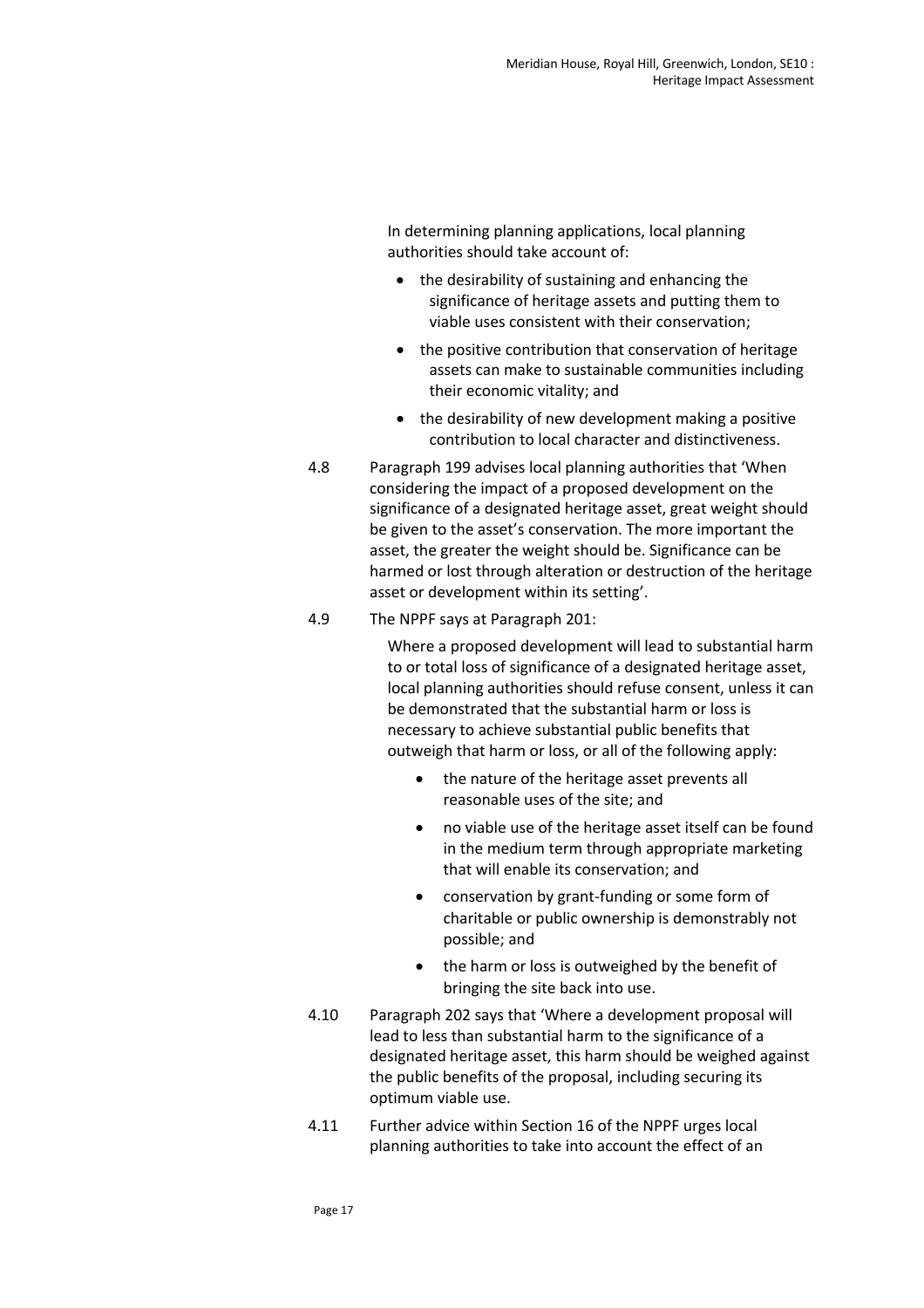application on the significance of a non-designated heritage asset when determining the application. It says that 'In weighing applications that affect directly or indirectly non designated heritage assets, a balanced judgement will be required having regard to the scale of any harm or loss and the significance of the heritage asset'.

- 4.12 Paragraph 206 of the NPPF advises local planning authorities to 'look for opportunities for new development within Conservation Areas and World Heritage Sites and within the setting of heritage assets to enhance or better reveal their significance. Proposals that preserve those elements of the setting that make a positive contribution to or better reveal the significance of the asset should be treated favourably'.
- 4.13 Paragraph 207 says that:

Not all elements of a World Heritage Site or Conservation Area will necessarily contribute to its significance. Loss of a building (or other element) which makes a positive contribution to the significance of the Conservation Area or World Heritage Site should be treated either as substantial harm under paragraph 195 or less than substantial harm under paragraph 196, as appropriate, taking into account the relative significance of the element affected and its contribution to the significance of the Conservation Area or World Heritage Site as a whole.

London Plan

- 4.14 The new London Plan was adopted in March 2021. Policy HC1 relates to Heritage Conservation and Growth. This states (in part, relevant to this application):
- 4.15 Development proposals affecting heritage assets, and their settings, should conserve their significance, by being sympathetic to the assets' significance and appreciation within their surroundings. The cumulative impacts of incremental change from development on heritage assets and their settings should also be actively managed. Development proposals should avoid harm and identify enhancement opportunities by integrating heritage considerations early on in the design process.

Royal Borough of Greenwich's Local Plan

4.16 The Royal Greenwich Local Plan: Core Strategy with Detailed Policies was adopted in July 2014. The relevant Strategic Policies in respect of this report include: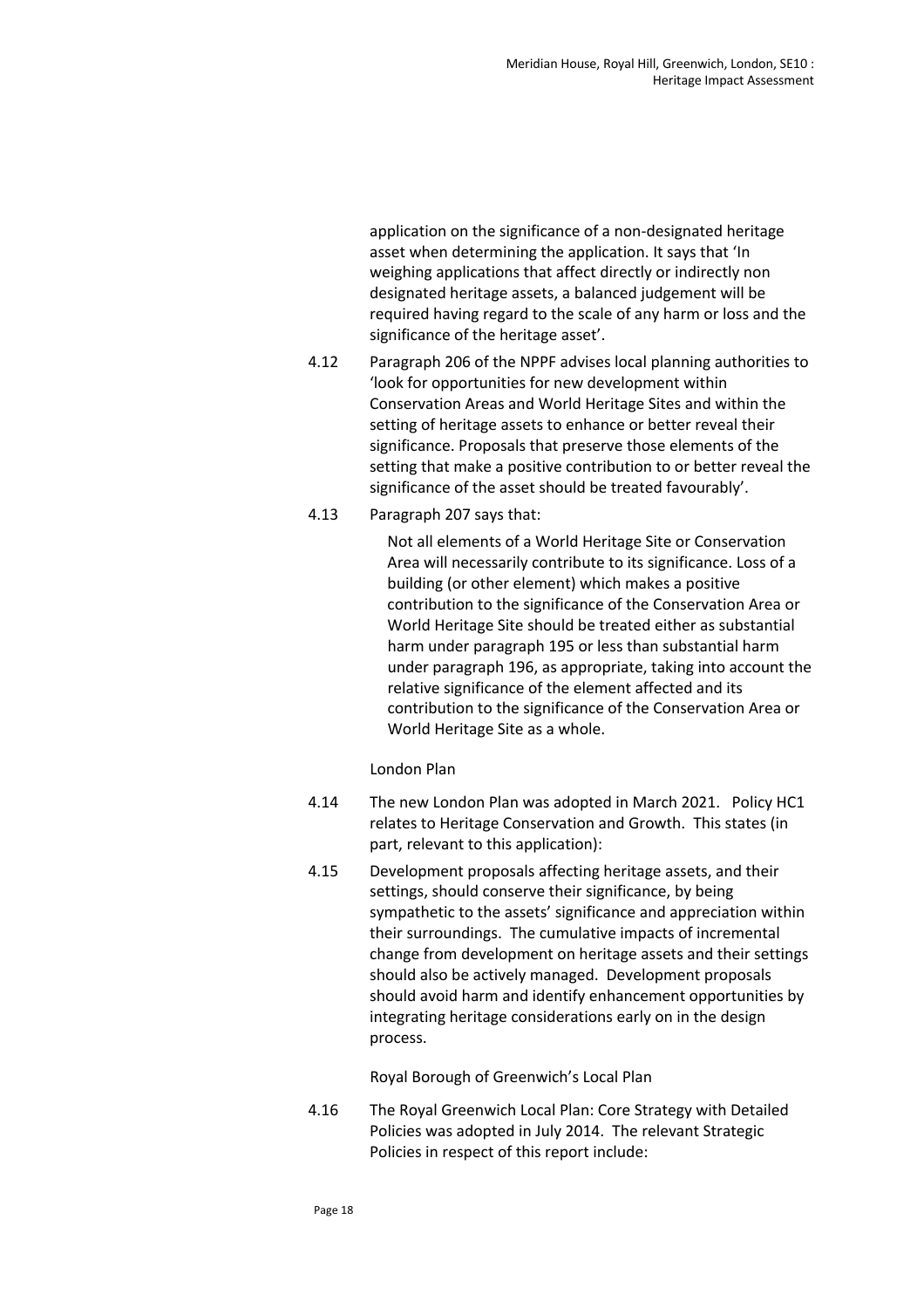### Policy DH1: Design

All developments are required to be of a high quality of design and to demonstrate that they positively contribute to the improvement of both the built and natural environments. To achieve a high quality of design, all developments are expected to:

- i) Provide a positive relationship between the proposed and existing urban context by taking account of:
	- Topography, landscape setting, ridges and natural features;
	- Existing townscapes, local landmarks, views and skylines
	- The architecture of surrounding buildings;
	- The need to retain trees
	- The quality and nature of materials, both traditional and modern;
	- Established layout and spatial character;
	- The scale, height, bulk and massing of the adjacent townscape;
	- Architectural, historical and archaeological features and their settings;
	- The effective use of land;
	- The potential for a mix of uses;
	- Patterns of activity, movement and circulation particularly for pedestrians and cyclists;
	- The cultural diversity of the area; and
	- Acceptable noise insulation and attenuation.
- ii) Promote local distinctiveness by providing a site-specific design solution
- v) Create attractive, manageable well-functioning spaces within the site;
- 4.17 Policy DH3: Heritage Assets: The Royal Borough will protect and enhance the heritage assets and settings of Royal Greenwich, including the Maritime Greenwich World Heritage Site, preserving or enhancing the character or appearance of the 20 Conservation Areas, applying a presumption in favour of the preservation of statutory listed buildings and their settings, giving substantial weight to protecting and conserving locally listed buildings, protecting the three registered parks and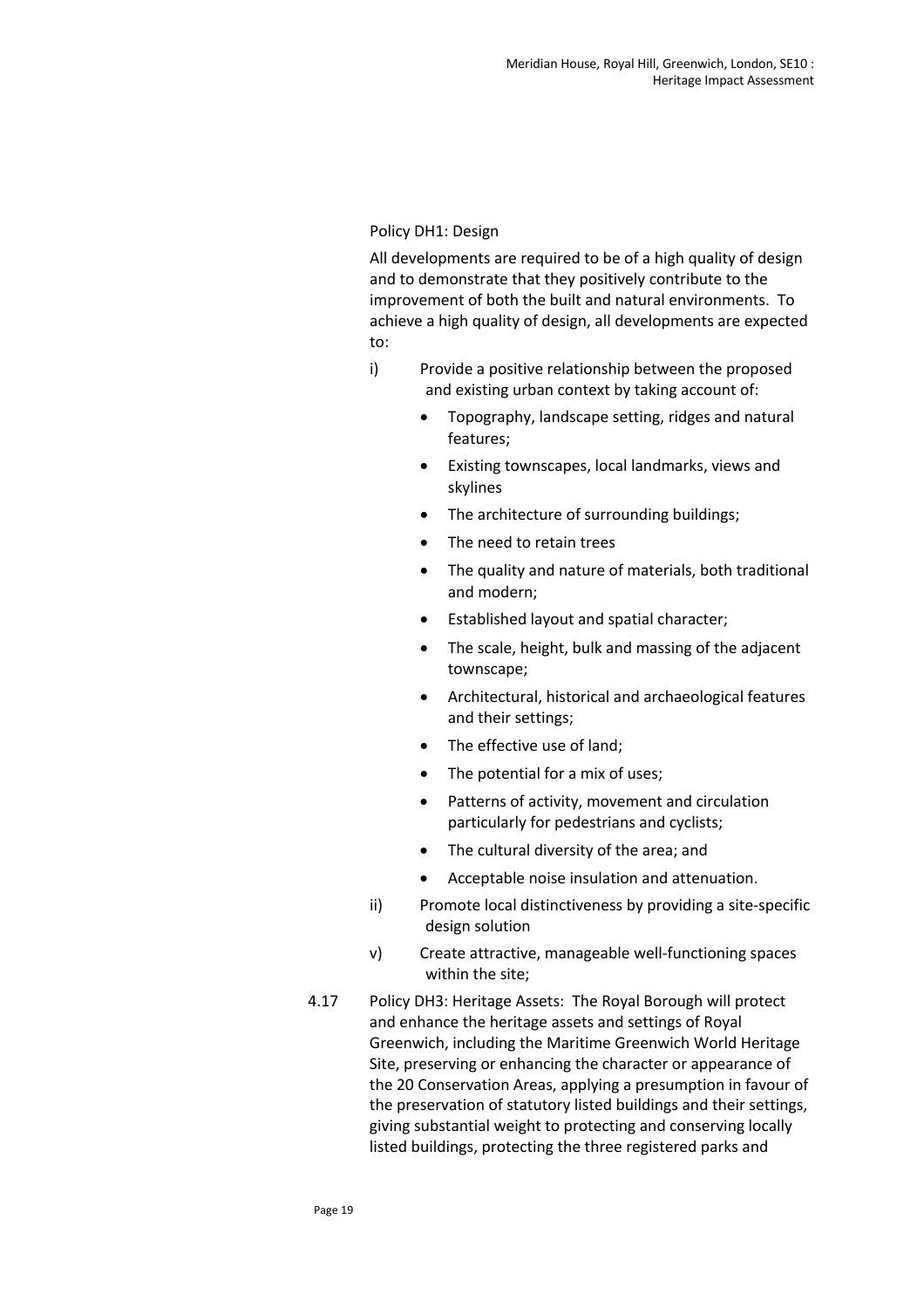gardens, as well as Royal Greenwich's archaeological remains and areas of special character

- 4.18 Detailed Policy DH(h) relates to Conservation Areas: Divided into three parts, the most relevant part for this application is part (i): Planning permission will only be granted for proposals which pay special attention to preserving or enhancing the character or appearance of the Conservation Area. The local scale, the established pattern of development and landscape, building form and local materials will all be taken into account. Development on sites in the vicinity of a Conservation Area and which would have a visual effect on its character or appearance, should respect the setting of that area.
- 4.19 Policy DH9(i) Statutory Listed Buildings: Part (ii) of this policy relates to external or internal alterations: Proposals for external or internal alterations or additions to Listed Buildings should respect the integrity of the buildings and harmonise with their special architectural or historical character. Where consent is required for internal alterations, features of interest should be respected and left in-situ wherever possible.

.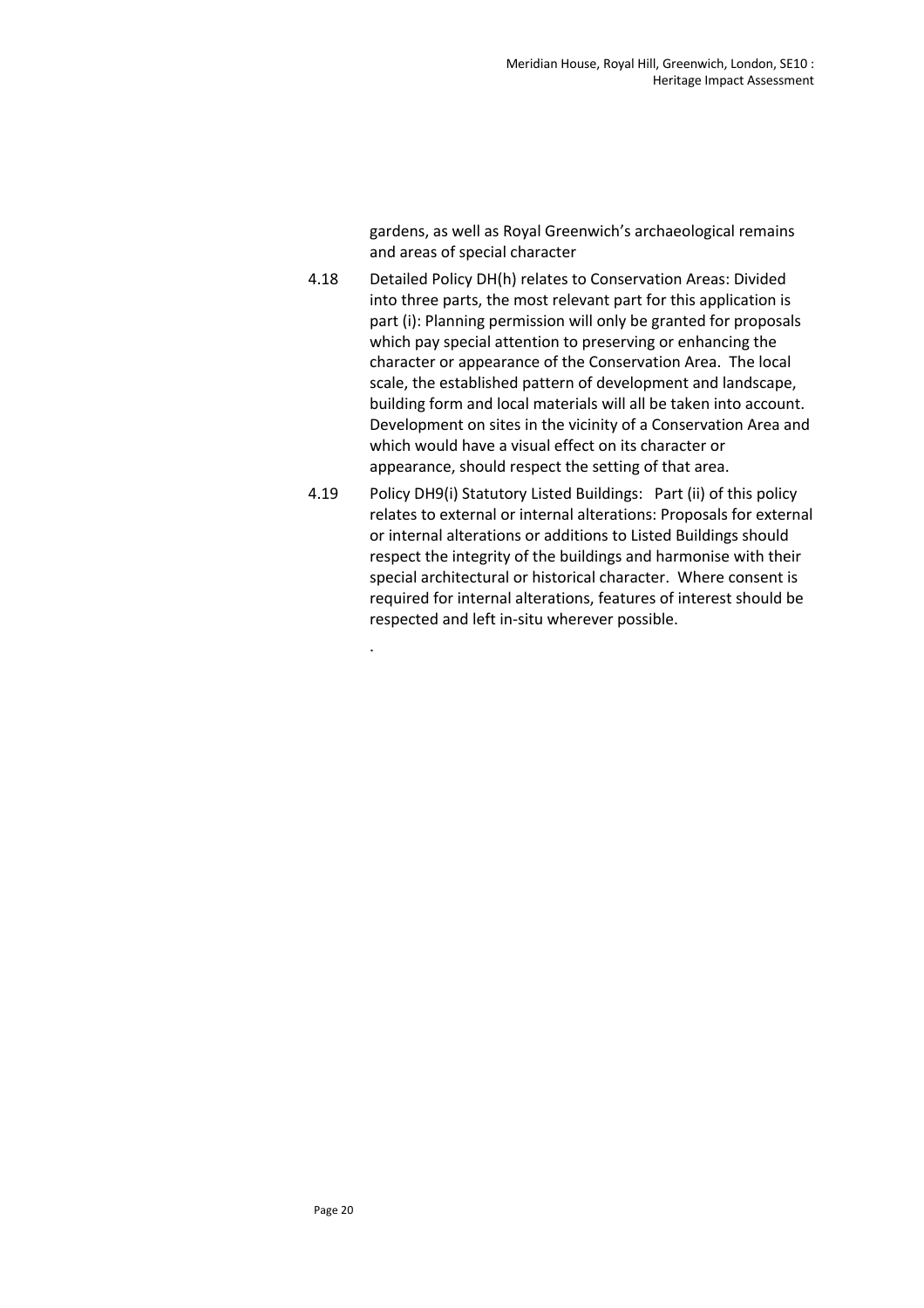## 5 The proposals and their effect on heritage significance

- 5.1 This section of the report briefly describes the proposed amended scheme and its effect on the heritage significance described earlier. The proposed scheme is illustrated in the drawings prepared by JTP and this section should be read in conjunction with the Design & Access Statement.
- 5.2 The proposals have been informed by detailed pre-application discussion with officers at the Royal Borough of Greenwich as well as presentation to the Design Review Panel – all of which has contributed positively to the final design.

### The proposals

- 5.3 Due to the extent of the changes that have taken place inside the building perhaps the key impact of the proposals on the building's physical heritage significance is external – this impact is not just on the listed building itself but also the conservation area and the setting of the nearby listed buildings.
- 5.4 As a consequence, the approach to extending the building has been informed by a detailed analysis of the existing elevations and understanding the key principles of their architectural form. This has been broken down into: horizontal appearance; slender vertical openings; a regular grid; layering and simplicity; civic styling; and an austerity of detail. The proposals have also been tested in a series of views which are illustrated in the Design & Access Statement.
- 5.5 Of great importance has been the need to retain the primacy and verticality of the tower in contrast to the horizontality of the building below.
- 5.6 The additional floor follows the structure of the existing building, emphasising the horizontal and using the existing architectural grid to position the openings, while setting it back from the front elevation to ensure a subservience to the original.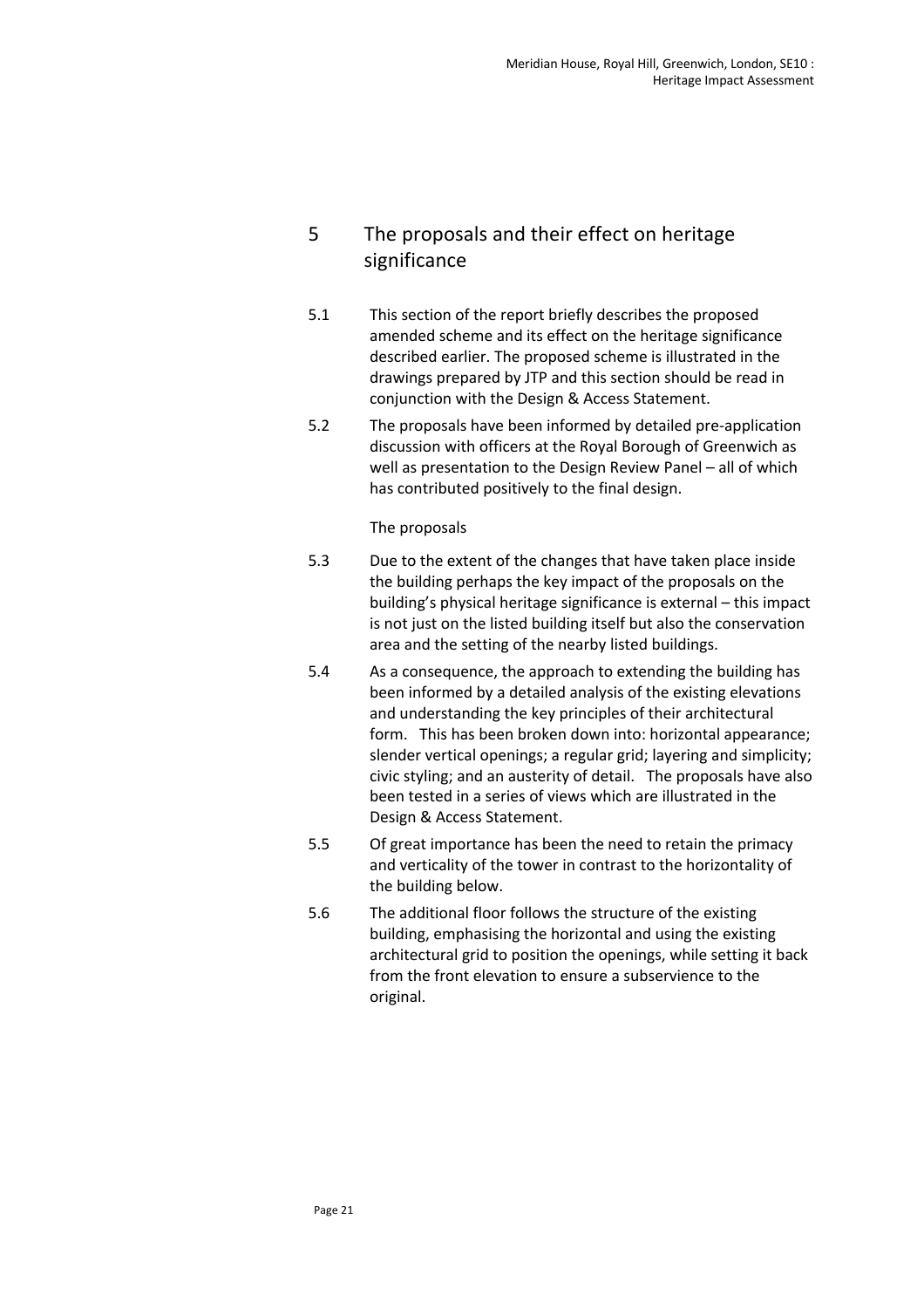

Figure 6: View from Greenwich High Road looking southwest

5.7 On Royal Hill the additional extension giving access to the rooftop amenity is set well back from the main elevation and has been positioned centrally on the elevation so that it respects the established order of Meridian House. It will be curtain glazed to ensure it has a recessive 'background' appearance that will not compete with the main elevation and in most views of the building will not be visible (see fig 7).



Figure 7: View from Royal Hill/Burney Street junction

5.8 Whilst the southwest elevation adopts similar design principles, the element that sits over the former Council Chamber will have a more vertical expression in order to create a contrast and recognise the differing former uses within the building.

Page 22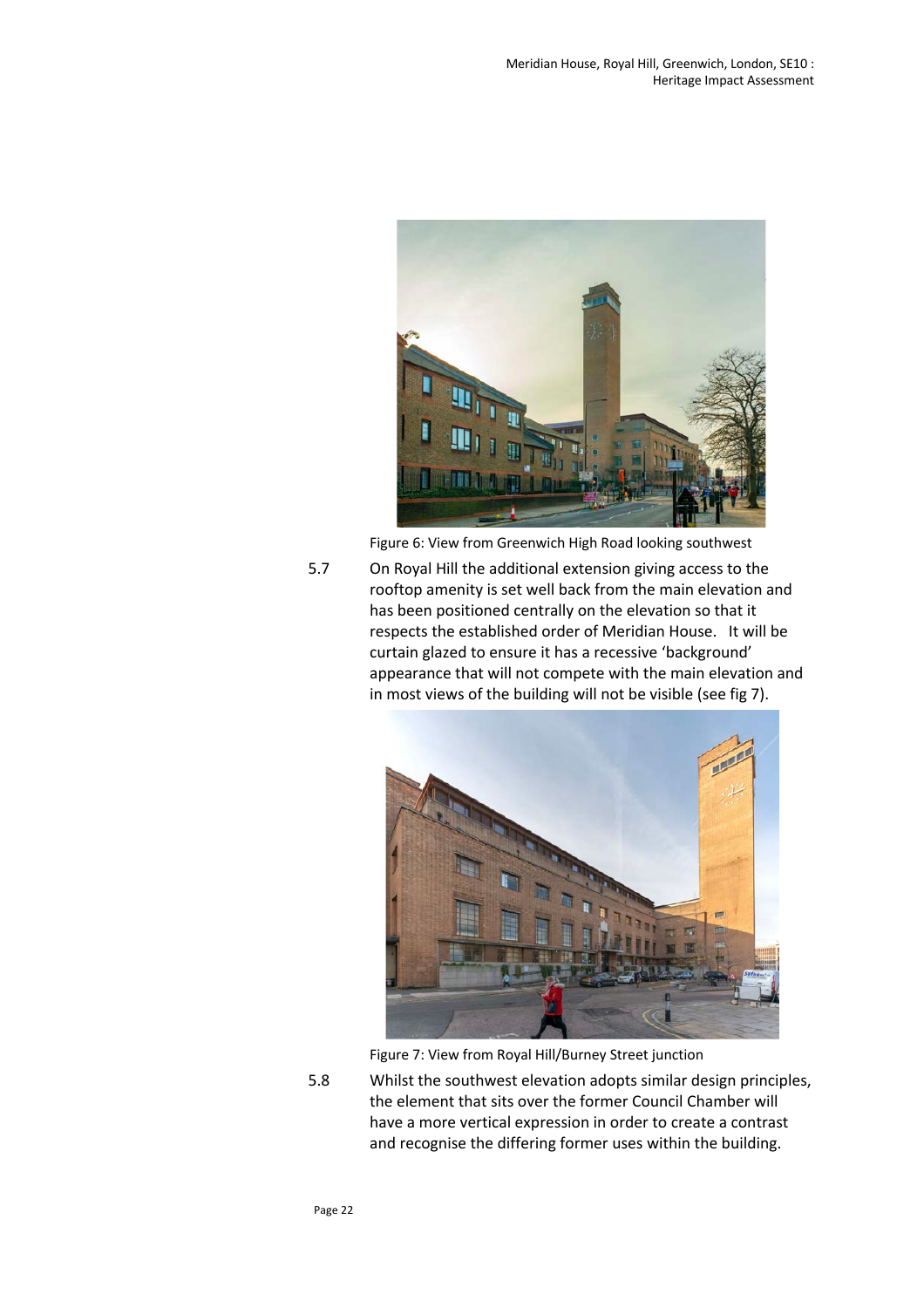

Figure 8: View from Greenwich High Road/Greenwich South Street junction of the southwest elevation

- 5.9 The extensions will be clad in a dark bronze metal, with dark bronze aluminium fenestration and railings – to create a simple palette that sits comfortably and contextually with the red/brown brick of the main building and maintains the austerity of material and colour palette that typifies the building.
- 5.10 Where other openings are proposed in the existing elevations these have been designed to reflect to the simplicity of the existing openings in a contemporary style that also reflects the materiality of the extension.
- 5.11 With regards to the impact on the external envelope, we believe that the proposals preserve this element of the special interest of the listed building. It alters it, but in a way that respects and pays homage to the architectural principles and style that Culpin's original building embodies. It responds to the elegant simplicity of the architectural detailing and ensures the dramatic juxtaposition of the verticality of the tower and perceived horizontality of the main building is maintained.
- 5.12 When viewed from the west, whilst additional mass is added to the southwest elevation the proposals arguable enhance an elevation that was clearly designed merely as a 'back' in cheaper brick and with no openings or detail – but nevertheless prominent in longer views.
- 5.13 Internally, as described earlier in the report, other than the main entrance hall and stair all of the interiors and fittings that were specifically designed for the Town Hall have been lost.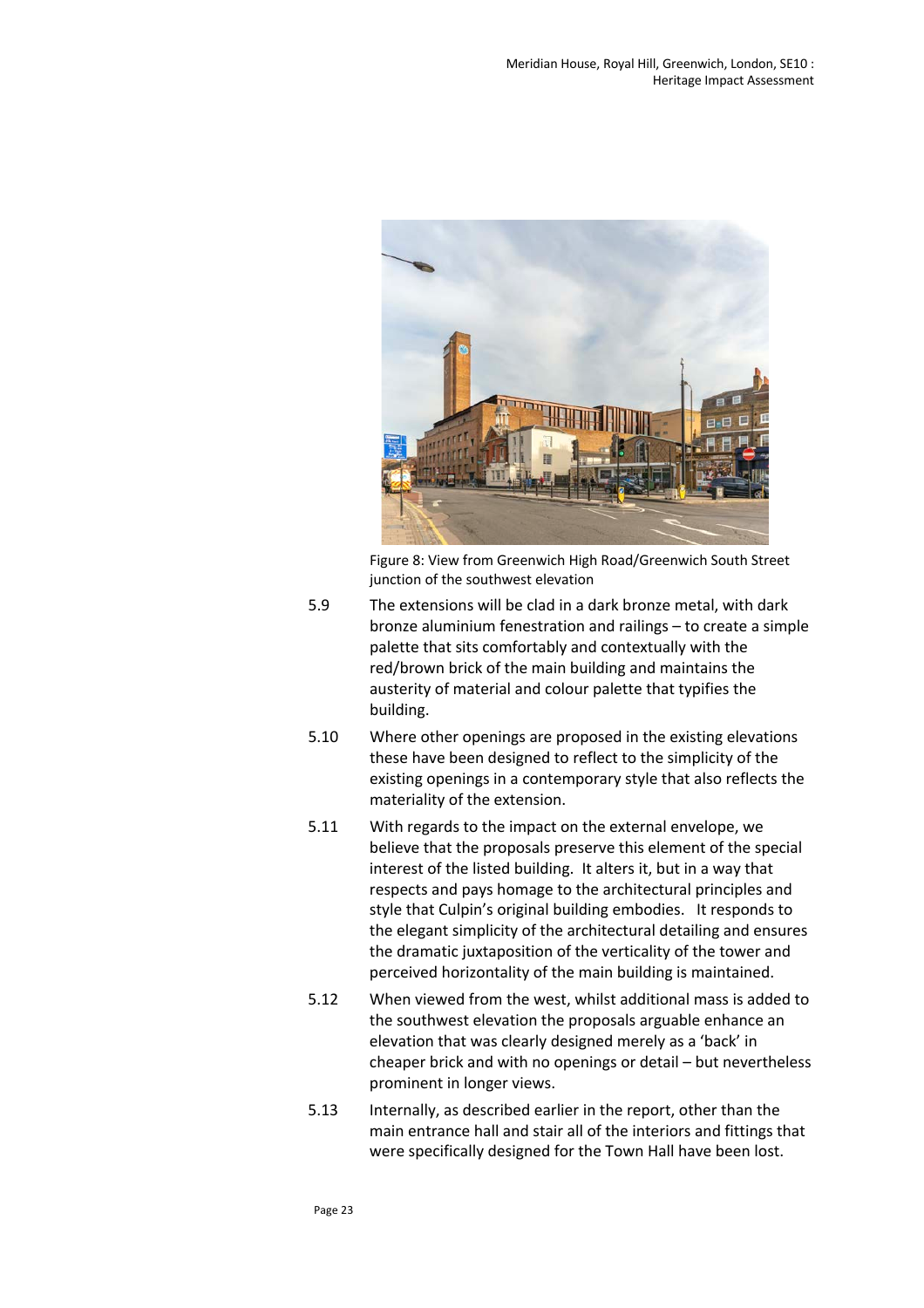This includes the plan form of all rooms relating to the building's historic function.

- 5.14 The sense of a 'non-residential' building will be preserved by the allocation of all of the lower ground floor that fronts Greenwich High Road, and much of the upper ground floor for 'employment' use. Whilst this is not its 'historic' use, it will nevertheless ensure a more commercial character from the main road.
- 5.15 The principal entrance, hall and stair are to be preserved intact and the first floor lantern-lit space that formerly provided access to the Council Chamber will be preserved as residential amenity space – retaining its proportions as well as top lit light.
- 5.16 The proposals for the conversion of the building have used the remaining spine corridors to inform the positioning of the proposed new apartments, as well as the existing openings, staircases and access.
- 5.17 The effect of the proposals internally will be to preserve all those elements of special interest that remain within the building and the proposed internal works have been designed to ensure that they have no obvious impact when viewed externally.
- 5.18 An important public benefit that the proposals deliver is the restoration of the currently derelict observation deck at the top of the Clock Tower. Affording spectacular views over East and South East London, the space fell into neglect, and the possibility of offering managed access will restore an important element of the building's civic past.

Impact on surrounding heritage assets

West Greenwich Conservation Area

- 5.19 The contribution that Meridian House makes to the conservation area is outlined in Section 3. A series of views have been produced and are reproduced in the Design & Access Statement. These show 'existing' and 'proposed' images and we believe demonstrate that the proposals will not fundamentally alter the relationship between the landmark building and its wider context or affect the contribution that the building makes to the character and appearance of the conservation area.
- 5.20 Meridian House (and the adjacent Borough Hall) is already a landmark building of a different scale, mass, style and presence than any other in its immediate vicinity. This will not change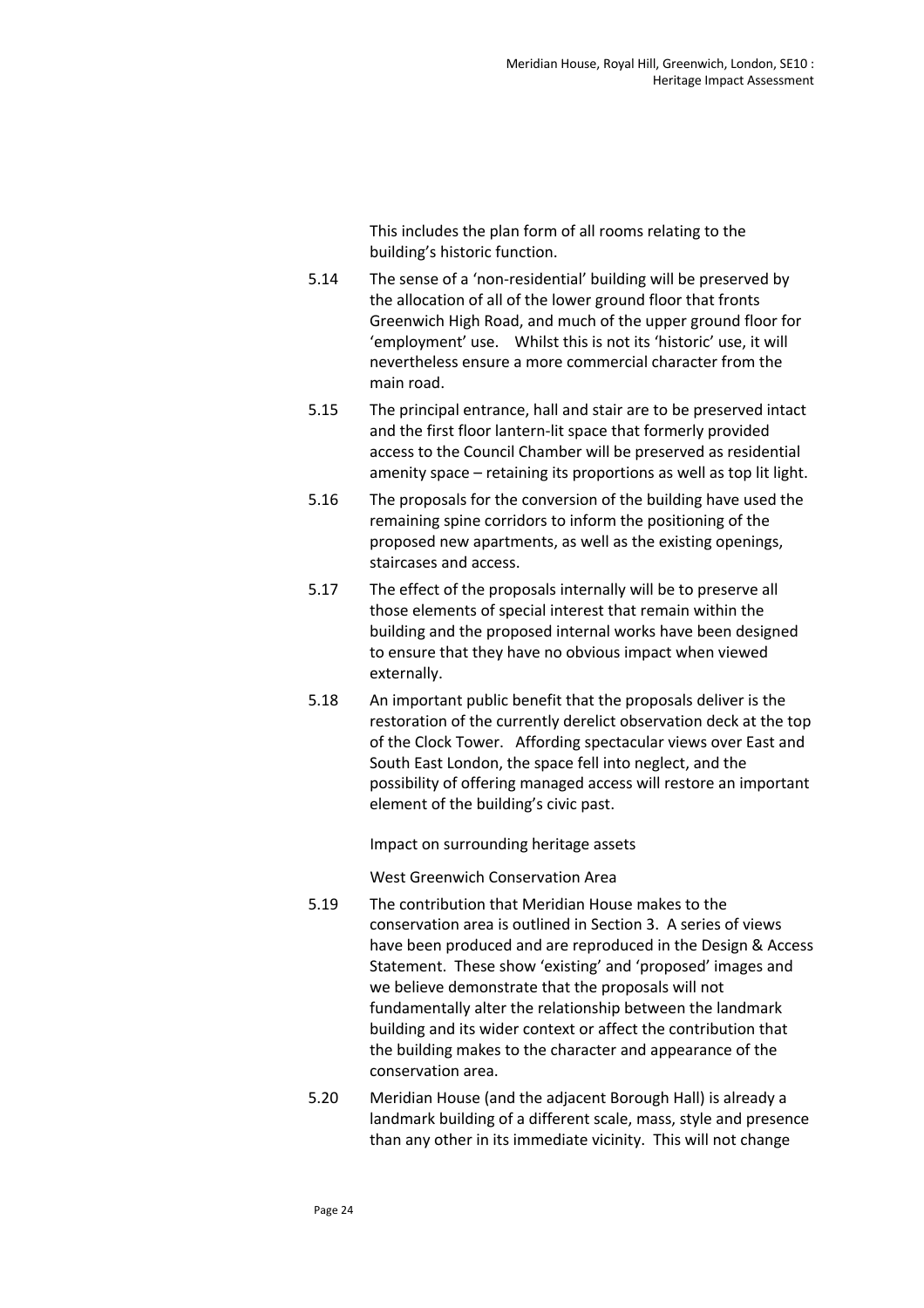with the proposed extensions – which have been designed to compliment the existing building and thus its contribution to the area.

- 5.21 The views from surrounding streets show that the proposed massing sits comfortably with the existing mass of both Meridian House and the Borough Hall – for example from Brand Street and Nevada Street.
- 5.22 Even where the additional massing is more prominent such as in long views from the west on Greenwich High Road, this does not alter the relationship of the existing complex with its surrounding context.
- 5.23 Arguably the southwest elevation will be enhanced by a more architecturally considered addition, rather than the existing blank elevation of cheap brick.

The setting of nearby listed buildings

- 5.24 As described earlier, similarly to the conservation area, the sheer individuality of design and purpose of the complex means that it does not relate to the nearby listed buildings – such as the adjacent Public Library – which is already completely overwhelmed by the building when seen in views to the east. Other than the front elevation and tower, this view of Meridian House exposes the greatest element of its 'rear' and the proposals should enhance this view of the building with an addition of high quality that will not fundamentally alter the setting of the listed building.
- 5.25 1-15 Greenwich High Road have a similar relationship, with the 'rear' of the Town Hall complex, including the Borough Halls, appearing in its backdrop in longer views. As described in the context of the conservation area above, the relationship between the complex, with its extensions, does not fundamentally alter the relationship between, and therefore setting of, the listed buildings.

The Maritime Greenwich World Heritage Site

5.26 Although Meridian House lies within the buffer zone of the World Heritage Site (WHS) – designated to give an added layer of protection to the Site – the proposals will not have any effect on the identified Outstanding Universal Value (OUV) of the WHS which is focused on the former Royal Hospital, Queen's House, the Royal Observatory and the Royal Park. From within the core part of the WHS the most prominent element is the Clock Tower, which retains that status, and the other elements,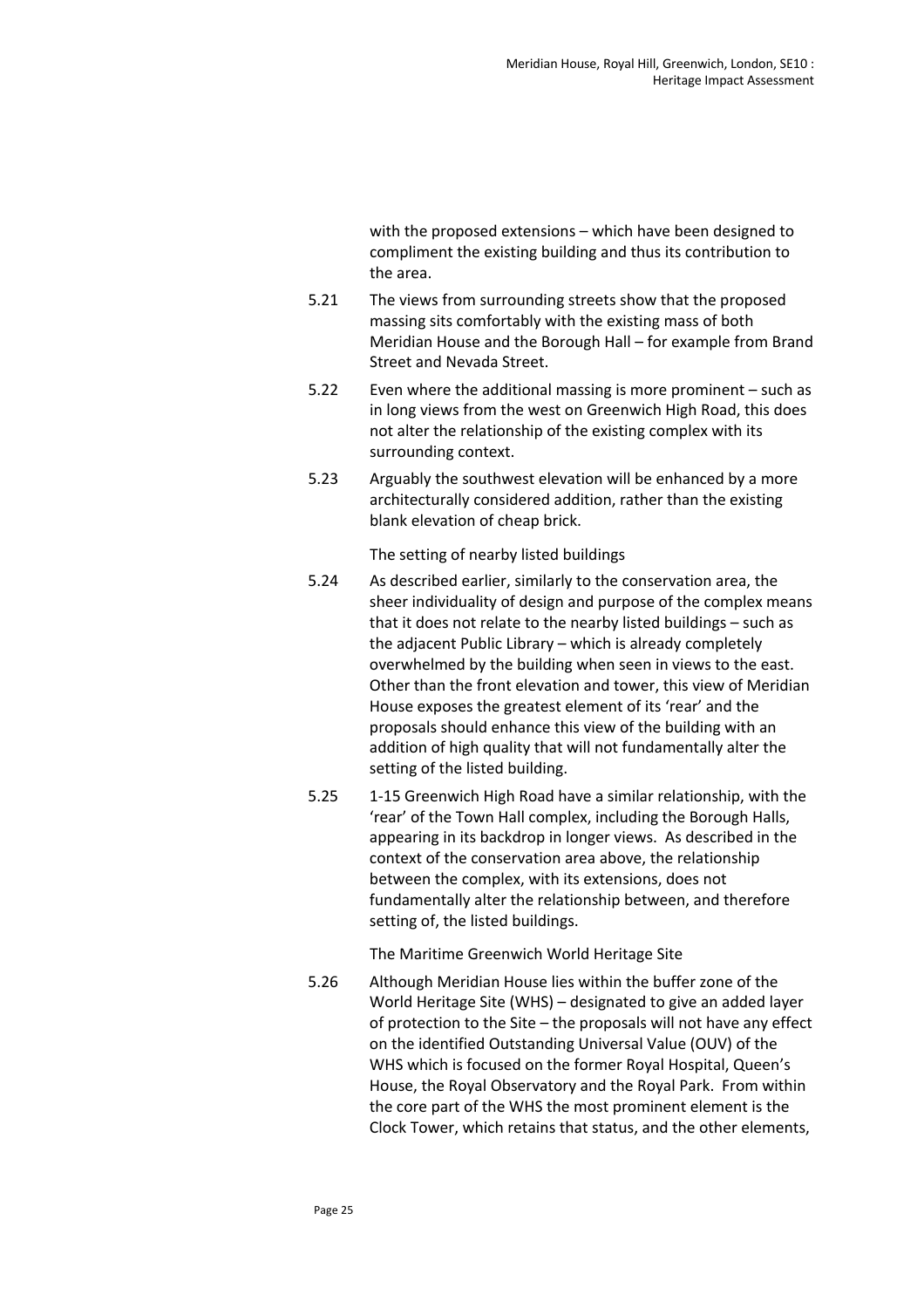even when visible – such as from Nevada Street, will not impact the OUV.

#### Summary

- 5.27 In summary, the significance of Meridian House physically now lies primarily in its external envelope and its presence in Greenwich.
- 5.28 The proposals are the product of a detailed analysis and understanding of the subtleties, elegance and simplicity of the architecture of the existing building and have been designed to compliment this.
- 5.29 Internally the proposals recognise the building's former 'nonresidential' use through the provision of employment space at lower and upper ground floor levels – and particularly along the Greenwich High Road frontage. The conversion preserves the key remaining spaces, including the main entrance and staircases as well as the first floor lantern lit area.
- 5.30 Views prepared as part of the process of design and provided within the DAS illustrate that the proposals should preserve the character and appearance of the conservation area and the setting of nearby listed buildings. The building's unique form, contribution to the area and relationship with surrounding buildings will change, but in a positive way.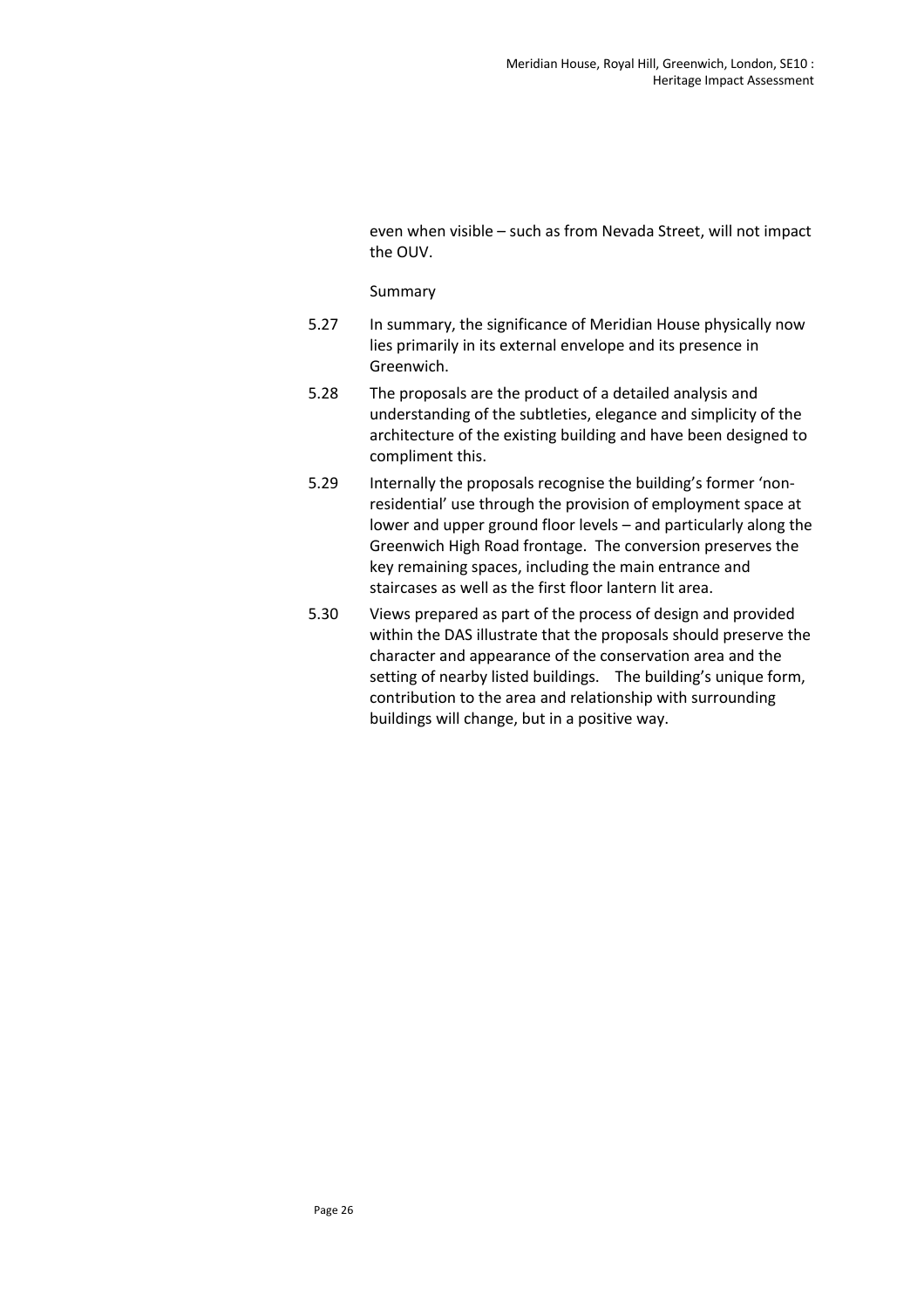### 6 Compliance with policy and guidance

- 6.1 This report has provided a detailed description and analysis of the significance of Meridian House and its heritage context, as required by Paragraph 194 of the National Planning Policy Framework. In addition, the report also describes how the proposed amendments will affect that heritage significance. The effect is positive, and for that reason, the scheme complies with policy and guidance.
- 6.2 The proposal, in our view, preserve the special architectural and historic interest of the listed building, the character and appearance of the West Greenwich Conservation Area and the setting of nearby listed buildings, and thus complies with S.66(1) and S.72(1) of the Planning (Listed Buildings and Conservation Areas) Act 1990. They do not lead to 'substantial' harm or any meaningful level of 'less than substantial' harm to the listed buildings or any other heritage assets. The proposals have been designed to complement the architecture and the contribution that the building makes to the area in a positive way.

The National Planning Policy Framework

- 6.3 In respect of Paragraph 197 of the NPPF, the proposed scheme can be described as 'sustaining and enhancing the significance of heritage assets and putting them to viable uses consistent with their conservation'. It continues to secure the 'positive contribution' that the buildings make to the Conservation Area, and the setting of other listed buildings, and it preserves the essential elements of its special architectural and historic interest as a listed building. The proposals are specifically designed to ensure the sustainability and economic viability of the building – crucial to its long term success.
- 6.4 The proposed scheme complies with Paragraph 201 of the NPPF - it certainly does not lead to 'substantial harm to or total loss of significance of a designated heritage asset'. It also complies with Paragraph 202 - the scheme cannot be considered to harm the listed building, but rather alters it in a fashion that has a small effect on overall heritage significance. The scheme has been specifically designed to ensure that the optimum viable use for the building can be secured, thus ensuring a sustainable and flexible space that is successful into the future.
- 6.5 The proposals combine residential use with provision of employment space and the restoration of the derelict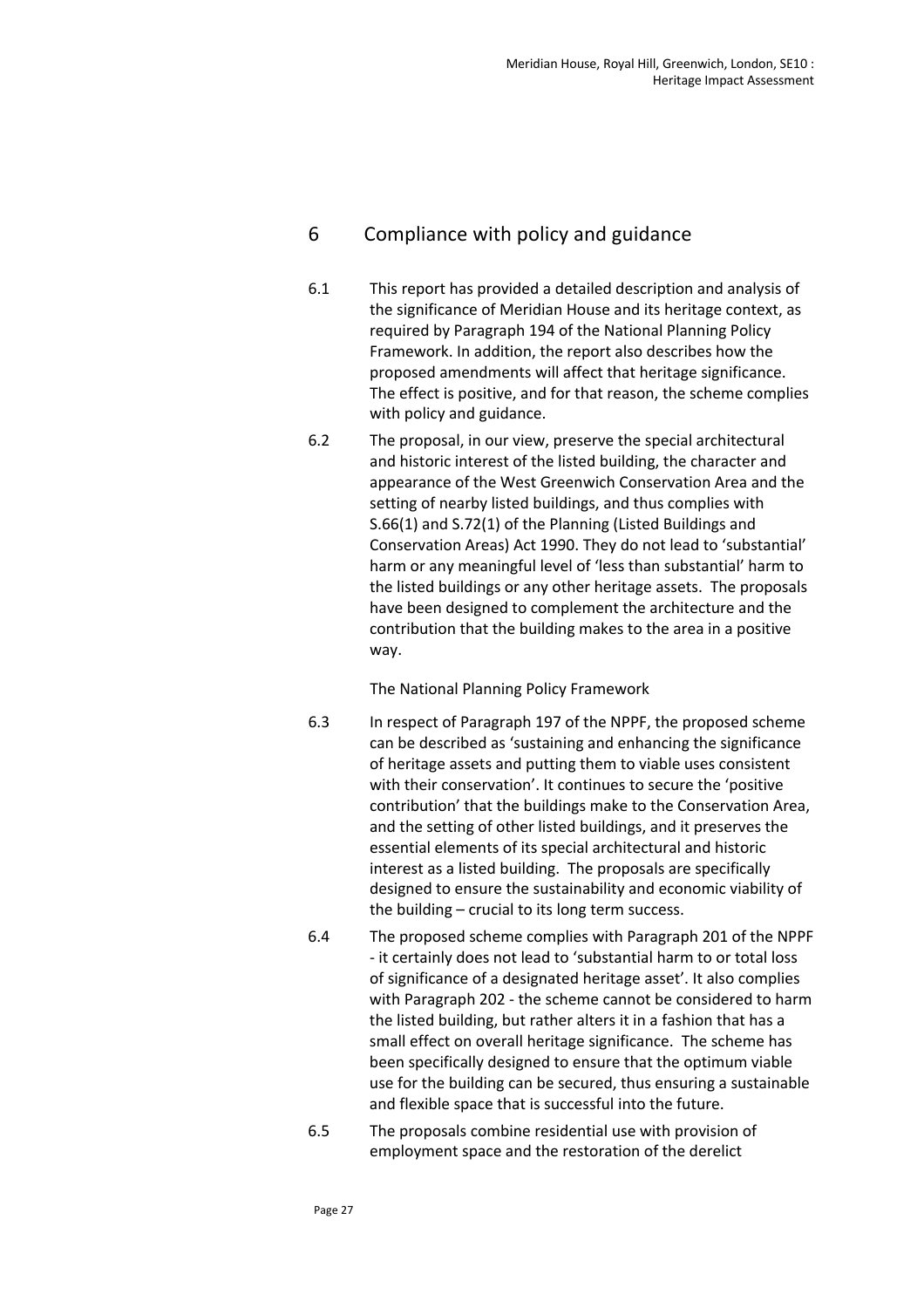observation deck – restoring a long-lost element of the building's civic past.

#### London Plan 2021

6.6 The proposals are in compliance with Policy HC1 of the London Plan. The proposals conserve the significance of the listed building through a full understanding of its special interest and ensuring that the proposals have been sympathetically designed. Further the proposals have identified enhancement opportunities such as the observation deck.

### Royal Greenwich's Local Plan

- 6.7 In positively addressing the requirements of the National Planning Policy Framework, the works also meet the policy requirements of the Royal Borough of Greenwich Local Plan relevant to the historic built environment.
- 6.8 In terms of Policy DH1, the proposals ensure that they 'take account of the architectural, historical and archaeological features and their setting' in particular with the detailed analysis of the existing building's architecture and its wider context.
- 6.9 The proposals have given careful consideration to the 'quality and nature of materials – both traditional and modern'.
- 6.10 The proposals 'promote local distinctiveness by providing a sitespecific design solution'.
- 6.11 In terms of Policy DH3 the amended scheme continues to preserve the character and appearance of the conservation area and the key element of significance within the listed buildings will be preserved.
- 6.12 With regards Policy DH(h), the proposals have had full regard for the character and appearance of the conservation area.
- 6.13 In terms of Policy DH(i), the proposals and their effect on the listed building have been described in detail earlier in this report and have been designed to ensure they are both respectful and harmonise with the special interest of the building. They have also been designed to ensure that the remaining features of interest are respected and left in-situ.
- 6.14 Overall, for the reasons given in this report and other associated documents, we believe that the proposals comply with national and local legislation, policy and guidance with regards the historic built environment.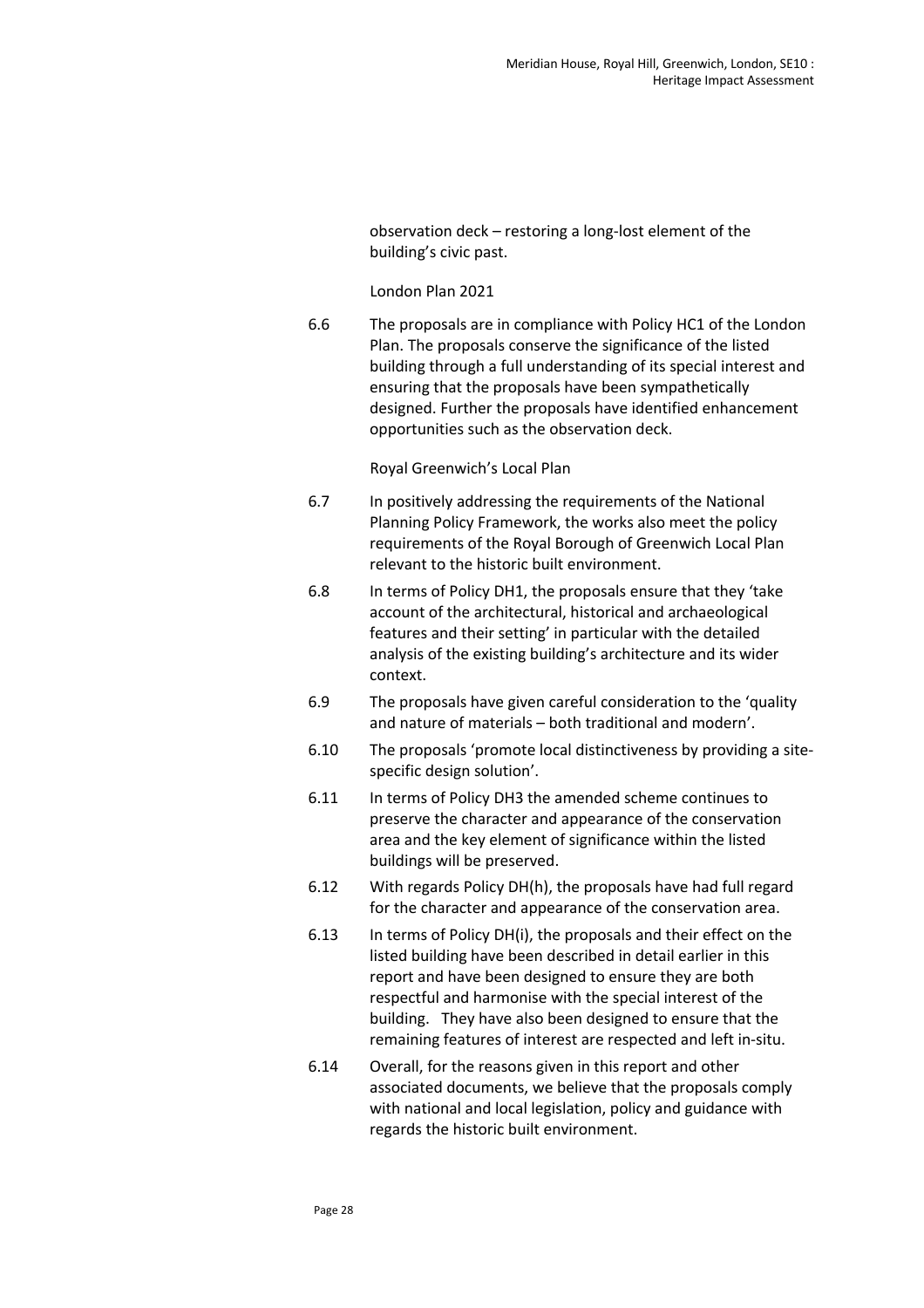### **Appendix One: Sources**

Cherry, B & Pesvner, N, (2002) The Buildings of England London 2: South, Yale University Press, London

Cotton, A, (1936), The Planning of Modern Buildings: Town Halls, The Architectural Press, London

English Heritage, (1999) London's Town Halls: The Architecture of Local Government from 1840 to the present, RCHM, London

Rogers, B, (1993) Reinventing the Town Hall: A Handbook, IPPR Publications, 1993

Royal Borough of Greenwich (2013) West Greenwich Conservation Area Appraisal

Royal Borough of Greenwich (2014) Greenwich Borough Halls Outline Conservation Statement and Impact Assessment

The Twentieth Century Society, (2012) The Civic Plunge Revisited: Town Halls, C20 Society, London

Williams, G, (1975), London in the Country: The Growth of Suburbia, Hamish Hamilton, London

Architect's Journal, Greenwich Town hall; Architects: Culpin & Son, 02 November 1939

Architectural Review, Town Halls 2 Culpin and Son, No.86 June – December 1939

Kentish Mercury Newspaper, The New Greenwich Town Hall, 27 October 1939

Builder, Greenwich Town Hall; Architects: Culpin & Son, 06 November 1939